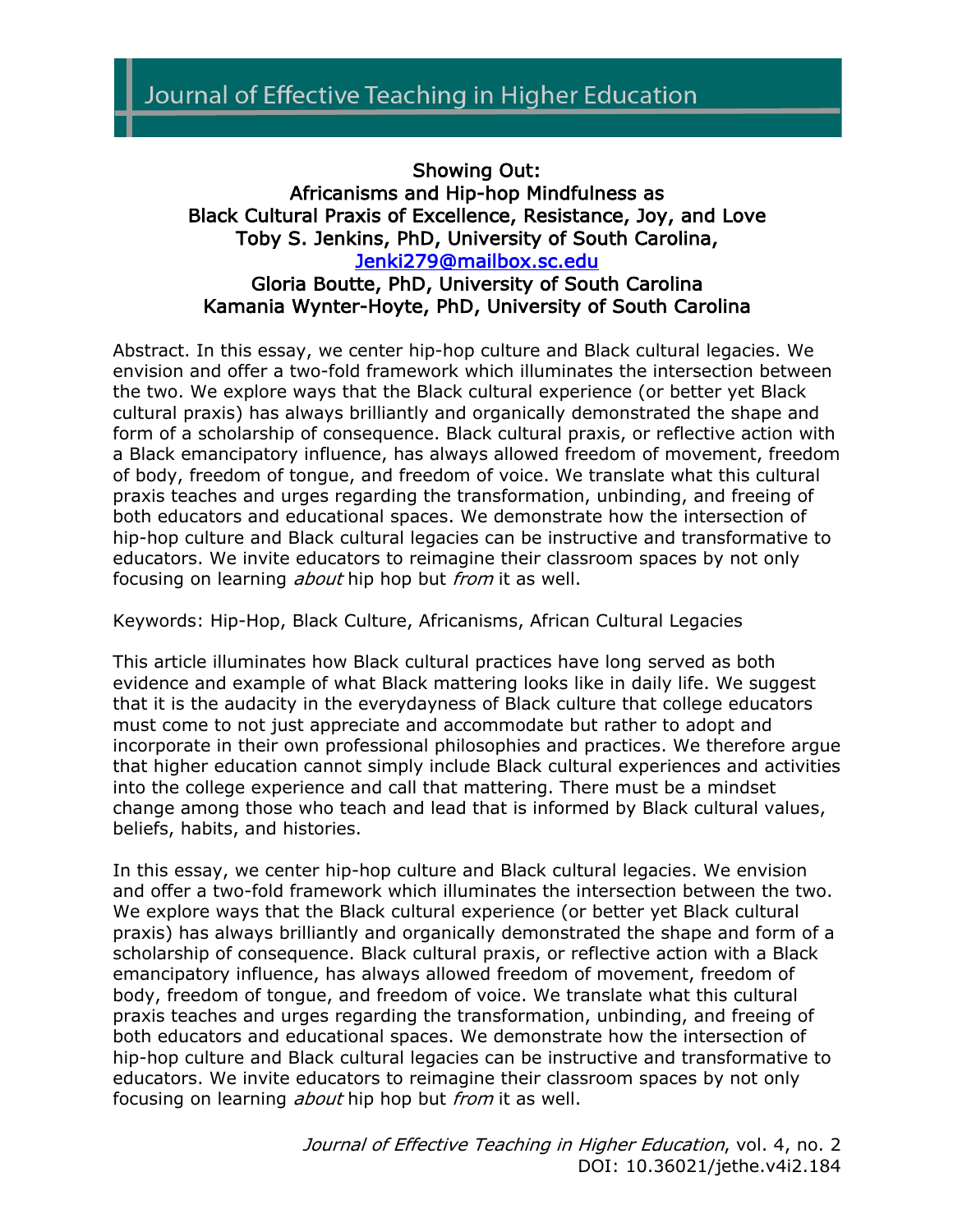### Overview of African Cultural Legacies

#### Tete ka asom ene Kakyere

A proverb of the Akan people ("Ancient things remain in the ear.") (Vansina, 1971)

In his song DNA (2017), Kendrick Lamar, 12-time Grammy artist, boldly proclaims that he has *loyalty* and *royalty* inside his DNA. Lamar brilliantly explains the powerful impact of epigenetics and cultural legacies by highlighting that *power*, poison, pain, and joy are all a part of his DNA. In other words, our ancestors' experiences and cultural legacies are encoded in our DNA and includes triumphs and joys. From a Black emancipatory framework, King and Swartz (2014) refer to Lamar's understanding of the depth of Black cultural legacies and the impact on Black people's contemporary lives as (re)membering. (Re)membering can be understood as an act of reassembling cultural legacies that Europeans sought to dismember. These cultural legacies include Africans' identities, essence, and beings including languages, names, families, drums, and gods that were stripped from Africans during the enslavement and colonization of Black people around the globe.

Culture is the essential nucleus of what makes us human and "(t)he mind through memory carries culture from generation to generation" (Vansina, 1985). When we fail to situate hip-hop within African Diasporic culture or truncate Black history by starting our narratives with enslavement, it essentially reduces Black people to acultural beings—and, therefore, non-human. Against all odds, Black people do and have done what people all over the globe do—pass down cultural legacies—often in tacit, unseen, and powerful ways. Worldwide, we see evidence of Black cultural legacies among African descendant people. We will unpack and demonstrate the seamless connection to hip-hop and describe hip-hop as agentive, potent, and lifesustaining for Black scholars—whether they are educators or students.

Notwithstanding the caveat regarding overgeneralizations about cultural groups, a significant body of research has demonstrated general cultural strengths and legacies among people of the African diaspora (Boykin, 1994; Hale, 2001; Hale-Benson, 1986; Hilliard, 1992; King, 2005; Shade, 1997). Instead of adopting the common deficit-based beliefs (e.g., "What's wrong with Black students?", "They don't know anything," "They don't want to learn," or "We have to fix them"), educators would benefit from using students' cultural strengths as starting points for instruction (Boutte, 2016).

A summary of 11 of the major dimensions of Black culture (or cultural legacies) that have been cited in the literature as *deep culture* can be seen in Table 1. These dimensions are sustained by Black people across the globe—often in unconscious ways. They are stable though they morph over time and contexts; thus, educators should be intentional about observing how they show up. Ultimately, the vision is for educational institutions to integrate these (or other emerging or existing) cultural strengths as part of the pro-Black nucleus of curriculum and instruction, instead of merely using them as a bridge to learning Eurocentric content. Table 1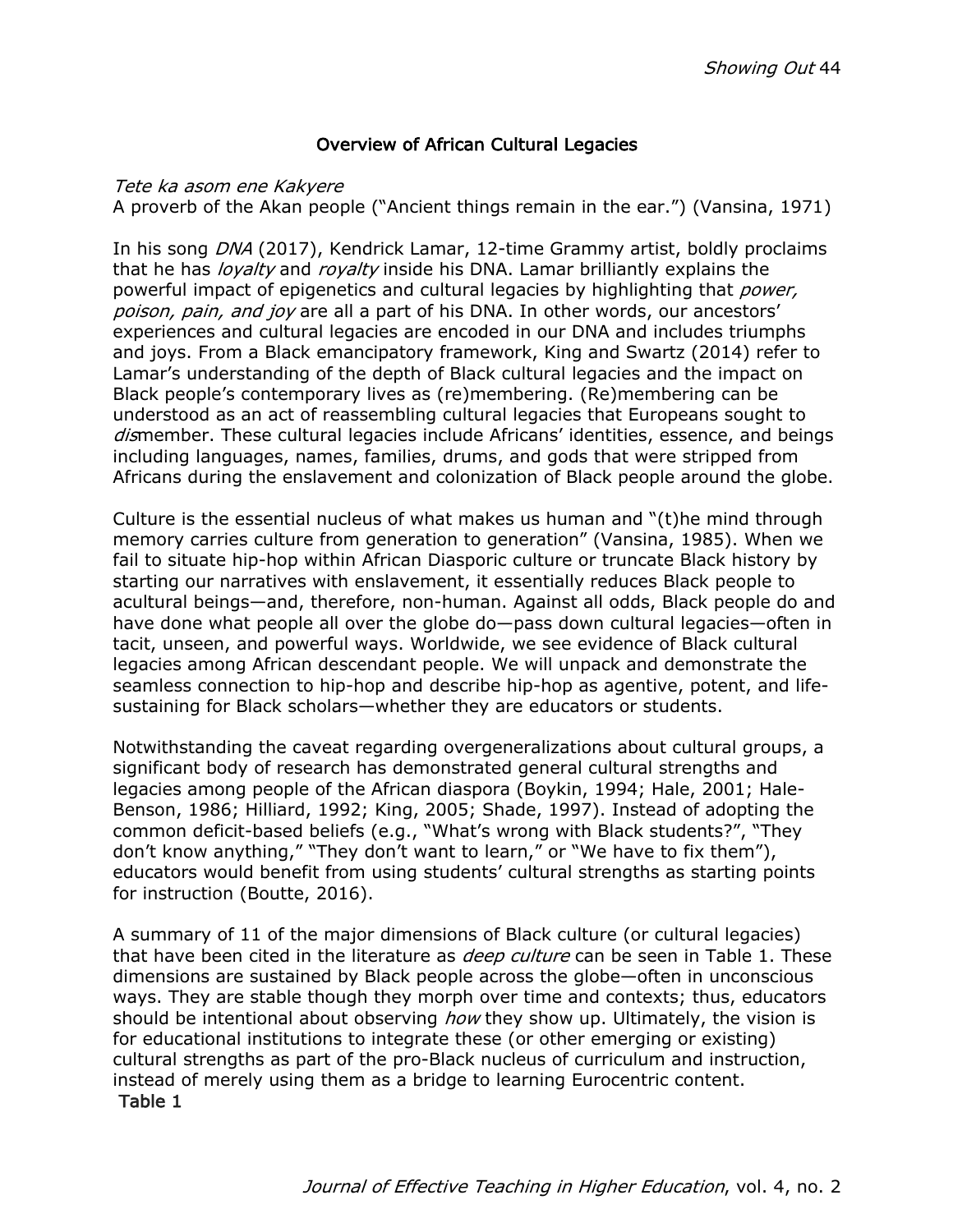Dimensions of African American Culture

| <b>African American Cultural Dimensions</b>                                                                                                                                                                                                                                  |  |  |
|------------------------------------------------------------------------------------------------------------------------------------------------------------------------------------------------------------------------------------------------------------------------------|--|--|
| 1. Spirituality-an approach to life as being essentially vitalistic rather<br>than mechanistic, with the conviction that nonmaterial forces<br>influence people's everyday lives.                                                                                            |  |  |
| 2. Harmony-the notion that one's fare is interrelated with other<br>elements in the scheme of things, so that humankind and nature are<br>harmonically conjoined.                                                                                                            |  |  |
| 3. Movement-an emphasis on the interweaving of movement, rhythm,<br>percussiveness, music, and dance, all of which are taken as central<br>to psychological health.                                                                                                          |  |  |
| 4. Verve-a propensity for relatively high levels of stimulation and for<br>action that is energetic and lively.                                                                                                                                                              |  |  |
| 5. Affect-an emphasis on emotions and feelings, together with a<br>specific sensitivity to emotional cues and a tendency to be<br>emotionally expressive.                                                                                                                    |  |  |
| 6. Communalism/collectivity-a commitment to social connectedness,<br>which includes an awareness that social bonds and responsibilities<br>transcend individual privilege.                                                                                                   |  |  |
| 7. Expressive individualism-the cultivation of a distinctive personality<br>and proclivity for spontaneous, genuine personal expression.                                                                                                                                     |  |  |
| 8. Oral tradition-strengths in oral/aural modes of communication, in<br>which both speaking and listening are treated as performances, and<br>cultivation of oral virtuosity. The ability to use alliterative,<br>metaphorically colorful, graphic forms of spoken language. |  |  |
| 9. Social time perspective-an orientation in which time is treated as<br>passing through a social space rather than a material one, and in<br>which time can be recurring, personal, and phenomenological. Time<br>is acknowledged as a social construct.                    |  |  |
| 10. Perseverance-ability to maintain a sense of agency and strength in<br>the face of adversities.                                                                                                                                                                           |  |  |
| 11. Improvisation-substitution of alternatives that are more sensitive<br>to Black culture.                                                                                                                                                                                  |  |  |

## The Hip-Hop Mindset Overview

In two years, hip-hop will turn 50. For the past five decades, hip-hop has fully and unapologetically embraced Black youth and young adults, situating their ways of thinking, being, and doing in the center of what is now a global culture. Hip-hop has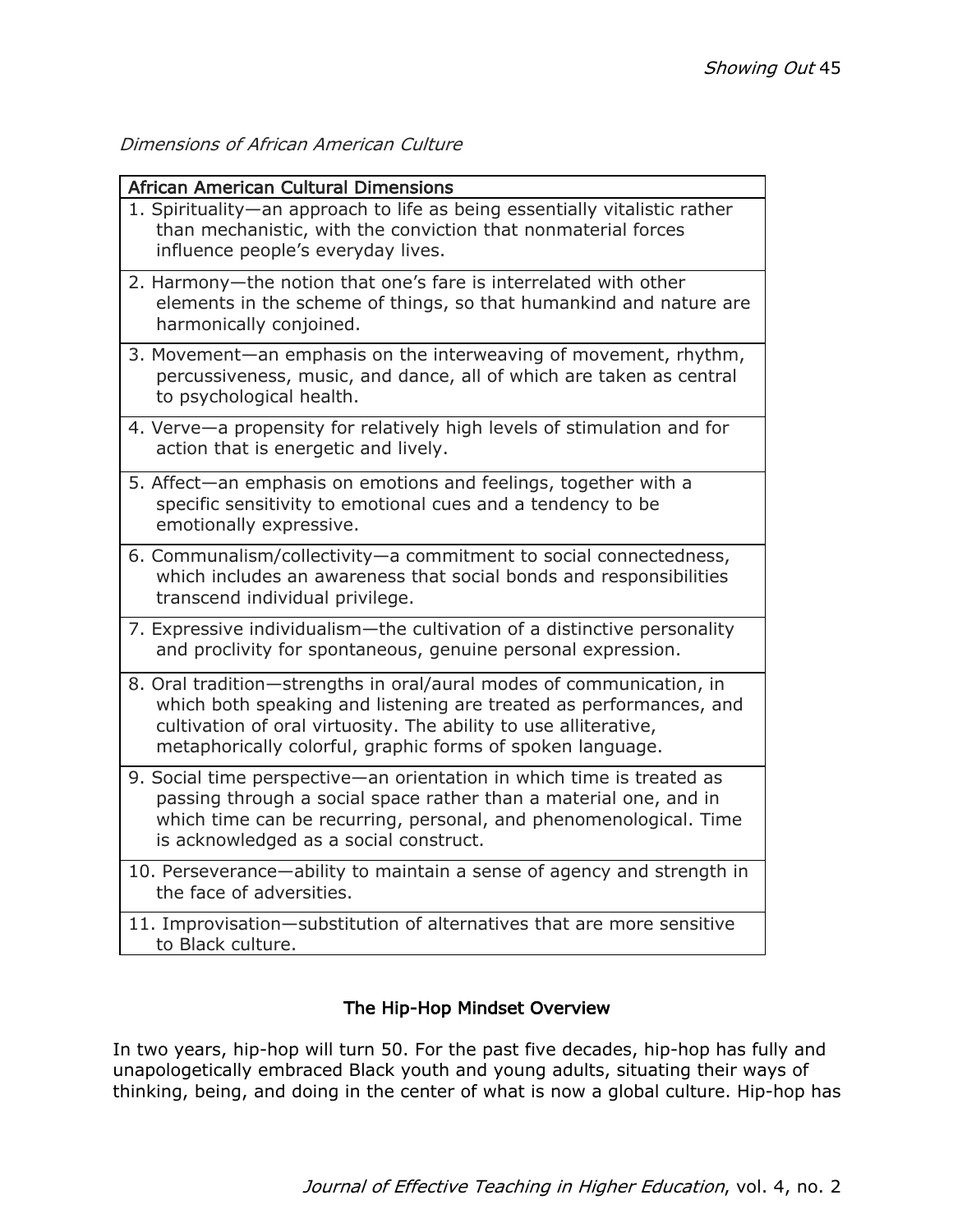served as an important cultural system of inclusion for Black intellectual thought and growth (Chang, 2005; Hamilton, 2004; George, 2005; Jenkins, 2013b, 2020). At the same time that Black and Brown students were being silenced and pushed out of traditional P-12 classrooms, they began to create a cultural alternative. Hiphop became a cultural space that welcomed their social criticisms; affirmed their lived experiences; and cheered on their expressions of rage against the power structures of America. Hip-hop culture has always brought marginalized communities into the center and allowed them to testify. This happens not just within the music, but more often, in the varied spaces created within the larger culture. In the article, "Hip Hop: A Culture of Vision and Voice," Sean McCollom (n.d.) stresses that,

Hip Hop embraces these artistic elements, most definitely. But it also has blended and transcended them to become a means for seeing, celebrating, experiencing, understanding, confronting, and commenting on life and the world. Hip-Hop, in other words, is a way of living—a *culture*.

For many young adults, hip-hop has been such a critical cultural life experience that they have carried it with them onto their college campus and into their college experience. In his book, Hip-Hop Culture in the Lives of College Students, Petchauer (2012) shares the cultural value of resistant or underground spaces (as they are known in hip-hop). According to Petchauer (2012), the notion of the underground is a contemporary hip-hop lexicon that communicates ideas of nonconformity, self-creation, personal freedom, and alternative space. Within hip-hop culture, the underground is the space where folks "keep it real." The power structures of large commercial institutions cannot intercede and control the thoughts and work production of underground artists. Campus hip-hop spaces often create this same sort of grass-roots, culturally free space. Not only is there a sense of true intellectual and personal freedom, but in many ways, there is an intentional commitment to move in uncontrolled, uncensored, and unoppressed ways.

Hip-hop emcee and educator, KRS-One offers the idea that hip-hop is essentially about conscious movement. This means that it goes beyond being a culture that is simply inherited and taken for granted. Rather, hip-hop cultural participation demands intentionality:

When you look at the terms, hip and hop-just what the terms mean—not getting philosophical yet. Just the term hip-hop. "Hip" means to know and "hop" means to move. Awareness-movement. Consciousness-movement, action, activity. Intelligence-movement, action activity. So hip-hop means conscious movement. Springing, leaping. "I'm hip to my hop." "I know why I move." "My movements-I'm aware of what I'm doing." "I'm deliberate" (I AM RAP, https://fb.watch/2453SF5\_Uv/).

This concept of "conscious movement" is the foundation of the hip-hop mindset. How do we, as higher education instructors, move with a cultural intentionality as professionals? How do we incorporate a cultural purposefulness in our practice? In the context of the hip-hop mindset, conscious movement is not about learning how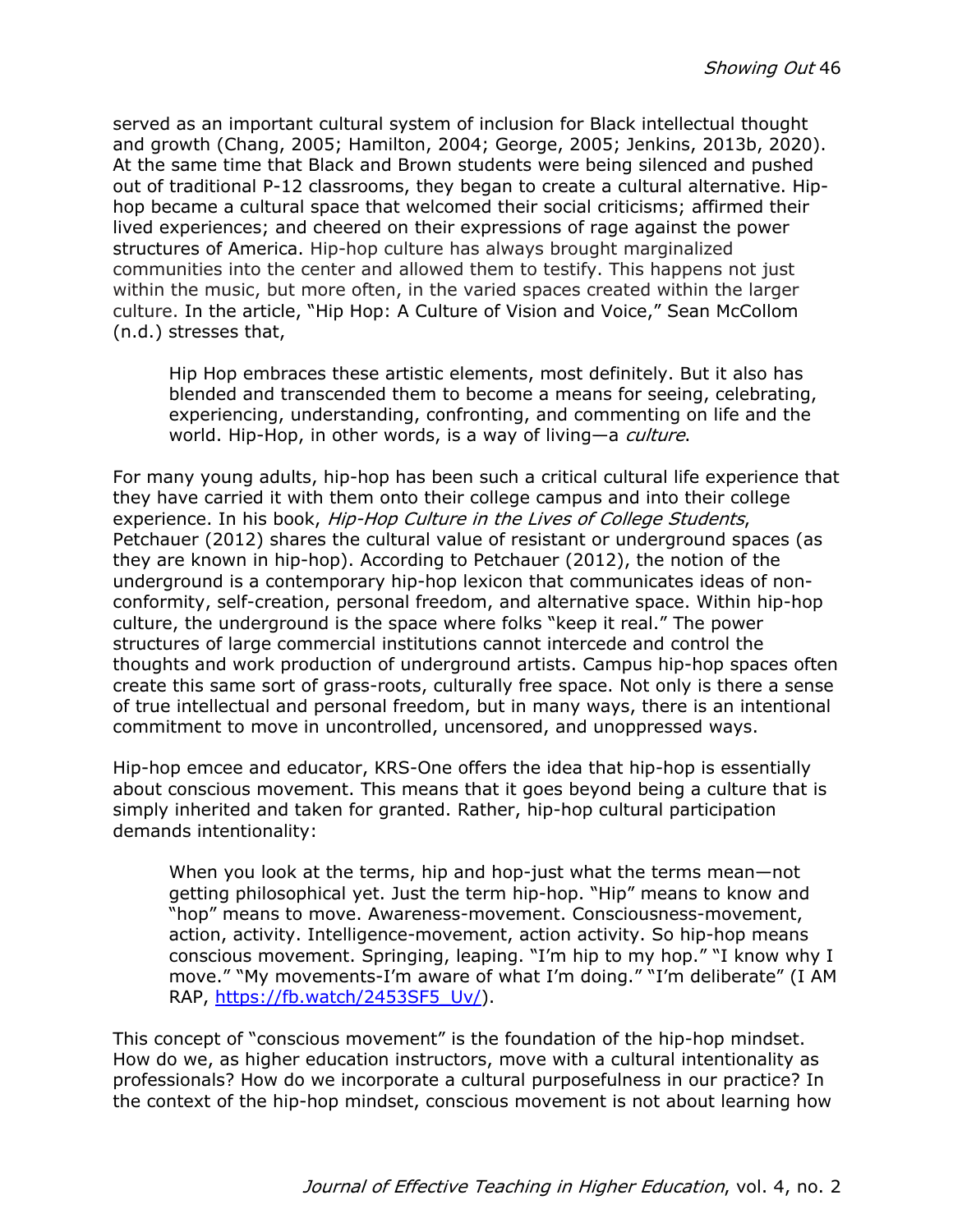to include hip-hop in the classroom so that your students can feel more included. Rather, this is about wrestling with how Black culture and Black cultural production matters to you as a person. Adopting a hip-hop mindset does not mean learning how to use hip-hop activities to teach *other* subjects. Rather, this framework pushes educators to sit as cultural learners and to allow hip-hop culture to teach you. Black culture is the subject, not the tool. The hip-hop mindset makes central Black habits of mind—ways of thinking, being and doing—and situates these mindsets as meaningful forms of knowledge that can teach us new approaches to leadership and professional practice (Jenkins, 2021). For colleges and universities to become authentic spaces of Black mattering, hip-hop culture specifically and Black culture more broadly must move from the campus underground (specialized courses, co-curricular programs, themed professional trainings) and become one of the major knowledge sources that informs how college educators and administrators lead, teach, research, advise, and engage with students and colleagues. The most critical takeaway is understanding hip-hop as a culture that embodies an ethic of excellence, freedom, and love.

The Hip-Hop Mindset is a theoretical framework informed by multiple research studies of hip-hop culture including a phenomenological study of culture in the lives of college students (Jenkins, 2013a); an ethnographic study of community-based hip-hop spaces (Jenkins, 2013b); a lyrical analysis of the knowledge production found in hip-hop music (Jenkins, 2011); a narrative study of the impact of campus open mics (Jenkins et al., 2017); and a phenomenological study of hip-hop habits of mind among elite educators and scholars (Jenkins, 2021).

This collective work establishes hip-hop as a cultural way of being and doing that directly influences how one shows up in the world—whether that means how they show up as a student or how they show up as a professional. When we say "show up," we mean the values, beliefs, attitudes, and behaviors that a person brings into any space that they enter—their mindset. There are nine practices that form The Hip-Hop Mindset. A practice is defined as "a way of doing something" or "the application of an idea or belief" (https://www.dictionary.com/browse/practice). It is important to stress that in hip-hop cultural spaces, people are free to not just have their beliefs, values and attitudes, but they are also free to put their beliefs into action and to display those attitudes fully. These practices, which form the Hip-Hop Mindset Framework, are organized below in Table 2.

## Table 2

| Mindset | Drive: Having large ambitions, dreams and goals                                                                                                                                                          |
|---------|----------------------------------------------------------------------------------------------------------------------------------------------------------------------------------------------------------|
|         | Practice 1   Hunger: Dreaming, grinding, and working to not just meet one's<br>$^{\prime}$ goals but to "slay" them.                                                                                     |
|         | Practice 2   Competitiveness: Having high expectations and ambition to be the best. Black culture cheers and applauds those who "show up"<br>and "show out." Further, it was two Black men (Muhammad Ali |

The Hip-Hop Mindset Framework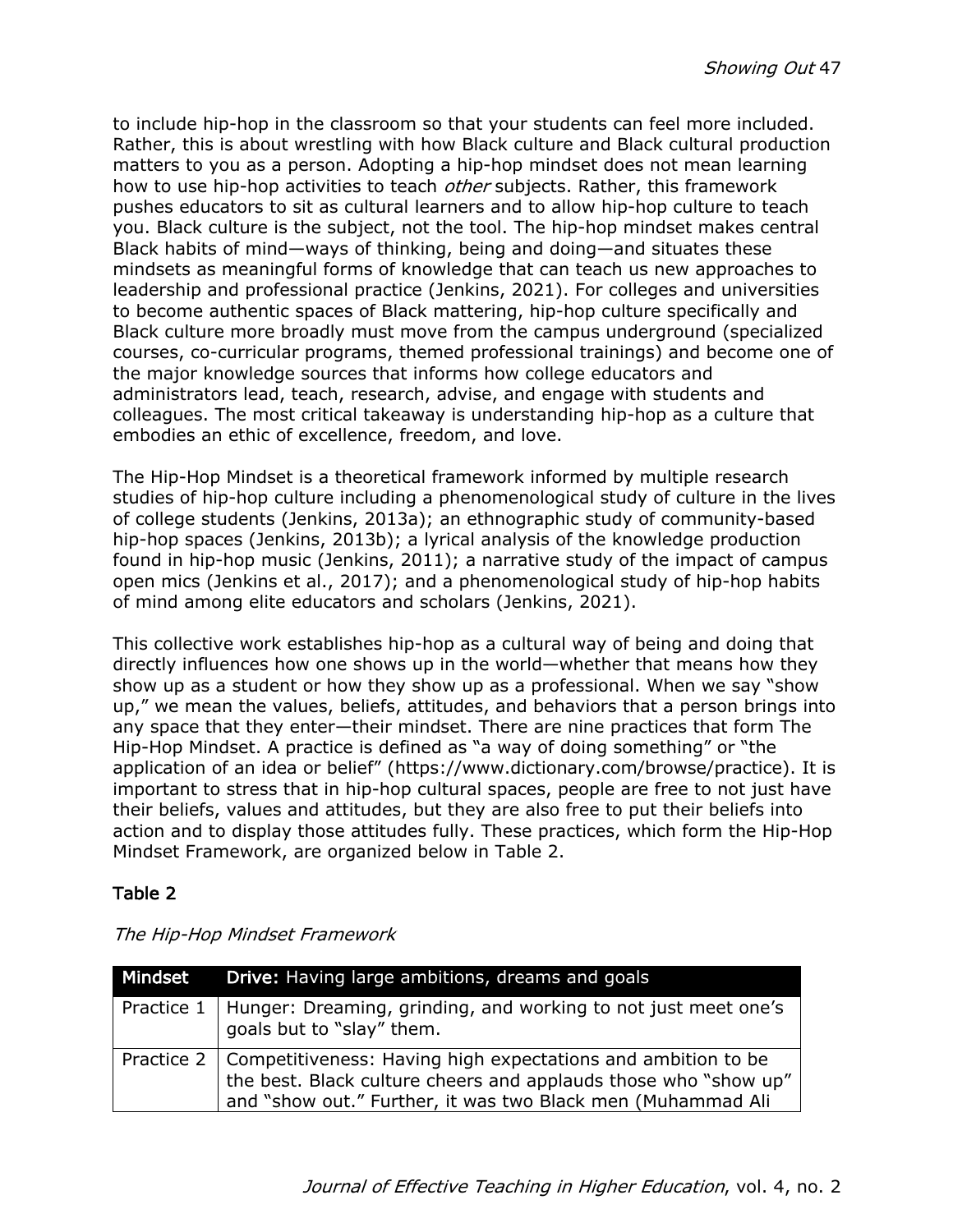|            | and L.L. Cool J) who made popular the term, "G.O.A.T."<br>(Greatest of All Time)                                                                                                                                                                                                                                                        |
|------------|-----------------------------------------------------------------------------------------------------------------------------------------------------------------------------------------------------------------------------------------------------------------------------------------------------------------------------------------|
| Practice 3 | Honor & Kinship: Kinship is about shining independently while<br>maintaining community connectedness. Honor concerns having<br>gratitude for the ways that others have "put you on" and<br>learning to do the same.                                                                                                                     |
| Mindset    | Approach: The way one performs or "shows up" in their work                                                                                                                                                                                                                                                                              |
| Practice 4 | Creativity/Originality: Being original and/or unique; a value for<br>innovating-being able to transform or remix something old into<br>something new. Hip-hop artists are "seers" or visionaries who<br>can see utility in what others may view as worthless.                                                                           |
| Practice 5 | Authenticity/Integrity: Representing oneself and/or community<br>in a way that is real, clear, and true. Hip-hop is about<br>accountability and showing up as your full, whole self (not a<br>watered-down version to please others).                                                                                                   |
| Practice 6 | Ingenuity/Cultural Efficacy: Ingenuity concerns being clever and<br>inventive. But before you invent anything, you must first believe<br>that you can. Cultural efficacy is an optimistic belief in,<br>appreciation for, and respect of one's culture and the people in<br>it. You cannot represent the culture if you do not love it. |
| Mindset    | Posture: One's presence within their work space                                                                                                                                                                                                                                                                                         |
| Practice 7 | Confidence: A strong belief in one's ability. Confidence concerns<br>having the guts to be a non-conformist; to tell the truth; and to<br>try something new.                                                                                                                                                                            |
| Practice 8 | Claiming Space: "Owning" any space that you occupy. To own it<br>means to confidently enter, move through it, and transform it<br>knowing that you have the right (the talent, the skills, the<br>ability) to do so.                                                                                                                    |
| Practice 9 | Commanding Attention: Having a dynamic and engaging<br>presence and knowing how to move the community. Speaking<br>boldly and bravely (speaking loudly, in your language, and about<br>the things that matter to your people). In hip-hop, microphones<br>project your voice, they do not silence voices. Being heard is<br>important.  |

As illustrated in Table 2, cultural authenticity, cultural confidence, and cultural efficacy are central aspects of the hip-hop mindset. This is particularly salient for educators. Cultural efficacy concerns a sense of cultural agency-having positive beliefs about a culture, understanding the strong contributions of a culture, authentically loving a culture (Jenkins, 2013a). Before educators can adopt a culturally inclusive pedagogical practice, they must first simply believe that Black culture matters—that it is positive and worthy of study in the first place. For non-Black educators, this might require developing a personal relationship with the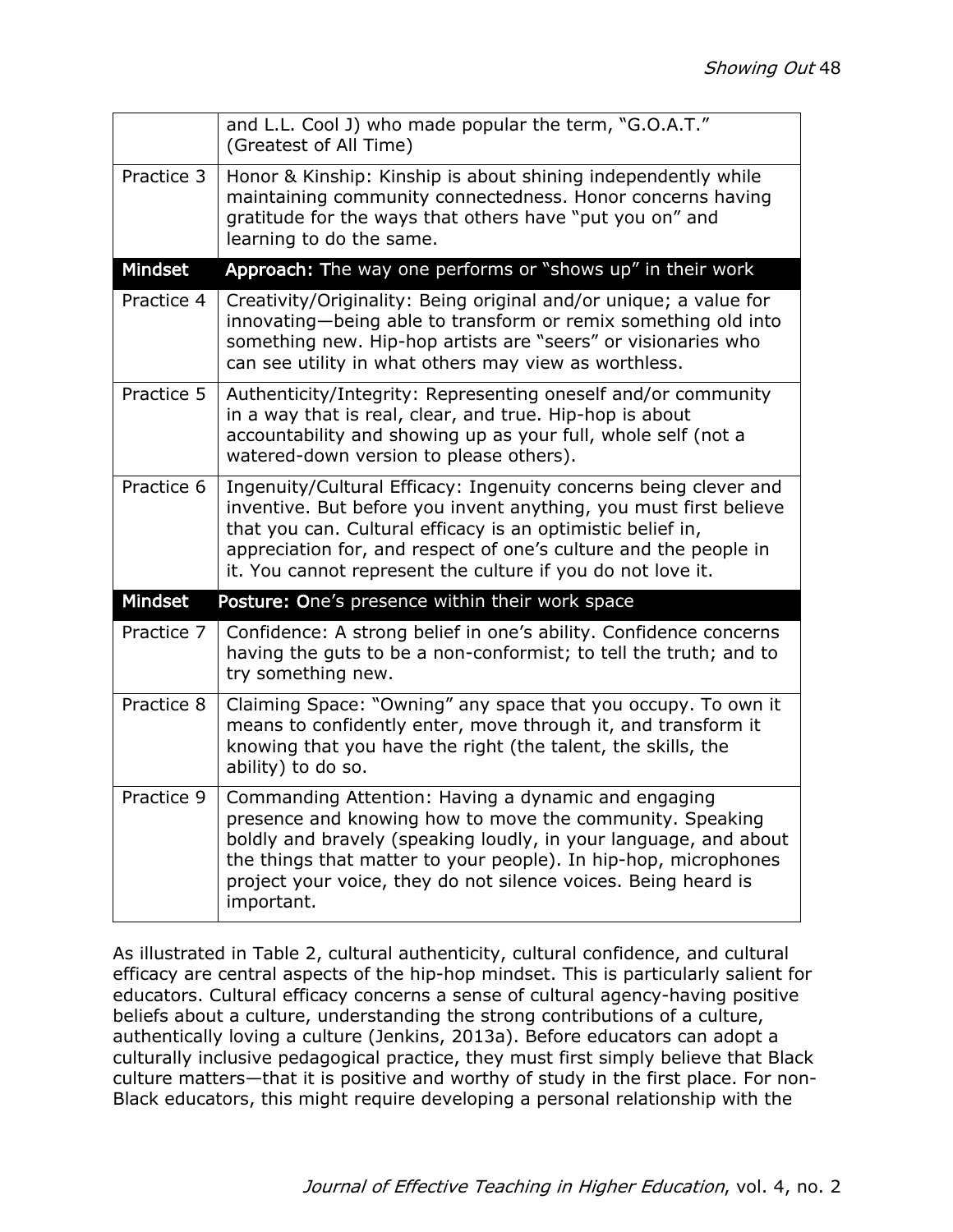culture so that they can experience the deep professional benefits that occur when led by Black culture. While many Black professionals love Black culture, they may not identify with hip-hop culture or may not view it as valuable or beneficial. Several scholars have documented their love/hate relationship with hip-hop due to the misogynistic and homophobic messages found in some hip-hop music (Bradley, 2015; Durham et al., 2013; Hurt et al., 2006; Love, 2016a; Morgan, 1999). Therefore, when educators engage in hip-hop based education, it is imperative to create a space where students can value and critique hip-hop as a larger culture that both includes and moves beyond its musical element. This might mean pushing oneself to be re-educated to critically understand hip-hop culture while integrating it into professional practice.

For many educators, regardless of race, if we allow ourselves to be led by hip-hop culture, we will come to see that Black youth have been organically demonstrating what Black mattering looks like for decades. Hip-hop artists do not hesitate to proclaim Black culture and Black people as dope, fly, fresh, and the best. They will write a whole song and not feel compelled to talk about anything but the Black experience. They use quintessentially African beats and rhythms, and they dance in ways that allow their body to be free. The youth that created hip-hop, created their own freedom using their culture as the blueprint. They simply followed what they felt. We need more of this "freedom feeling" in education as opposed to the conventional colonized and controlling pedagogies often used in higher education.

Because the reality is students are not the only ones suffering and miserable in educational institutions, a hip-hop mindset can influence educators' drive, approach, and posture as a professional. Educators also need to "get free." The pressure to conform is strong in educational environments for Black students, teachers, administrators, and scholars. What hip-hop culture, and the broader African cultural experience from which it is rooted, gifts Black people is the permission to be our authentic selves.

## Cultural Intersections of the Hip Hop and Black Cultural Dimensions

In this section, we explicate the intersection of the Hip-Hop Mindset Framework with the African Cultural Legacies Framework in order to demonstrate the consistency, pervasiveness, and continuity of Black culture. We seek to particularly analyze and demonstrate how a contemporary extended culture like hip-hop aligns perfectly with the longer history of African Cultural Legacies. The values, practices, moods, beliefs, and overall vibes are all congruent. What this ultimately means is that in order to center Blackness as an educator, foundational truths about Black culture cannot be escaped. We also pose several critical questions that push educators to wrestle with the implications that these habits of mind and cultural legacies have for their professional practices. As presented in Table 3, the intersections between hip-hop mindsets (drive, approach, and posture) and Black culture (oral tradition; verve, affect, communalism/collectivity; expressive individualism; social time perspective; movement; perseverance; spirituality; harmony; and improvisation) are apparent and powerful.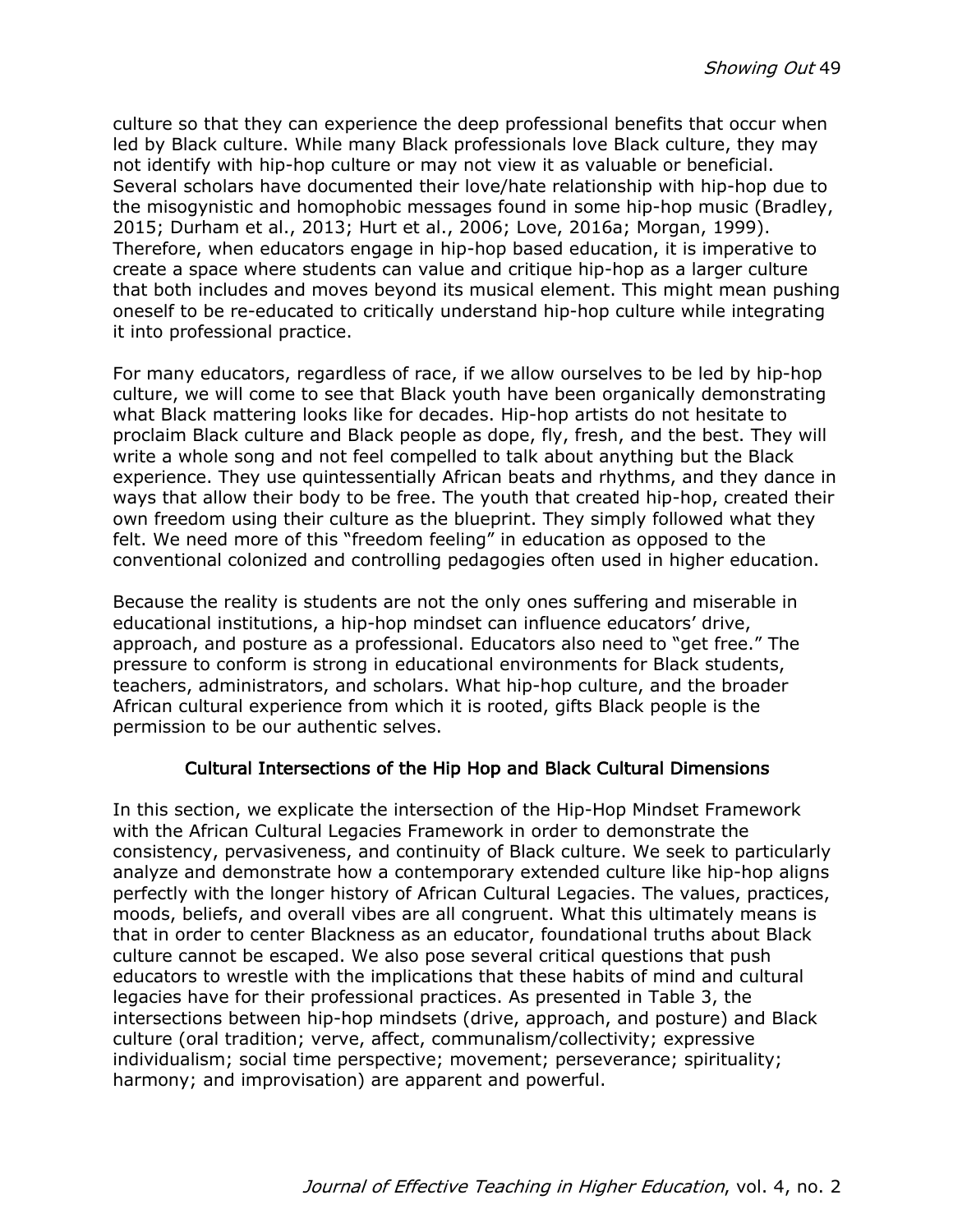# Table 3

| <b>Black Cultural Dimensions</b> | <b>Hip-Hop Cultural</b><br><b>Practices</b>                                                                                                                                                                                                               | <b>Critical Questions</b>                                                                                                                                                                                                                                                                                                                                                                                                                                                                                                                                                                                                                                                                                                                                                          |
|----------------------------------|-----------------------------------------------------------------------------------------------------------------------------------------------------------------------------------------------------------------------------------------------------------|------------------------------------------------------------------------------------------------------------------------------------------------------------------------------------------------------------------------------------------------------------------------------------------------------------------------------------------------------------------------------------------------------------------------------------------------------------------------------------------------------------------------------------------------------------------------------------------------------------------------------------------------------------------------------------------------------------------------------------------------------------------------------------|
| <b>Oral Tradition</b>            | The spoken word:<br>$\bullet$<br>Lyrics, rhymes,<br>verbal freestyles,<br>poetry<br>Vocal Creativity:<br>$\bullet$<br>Flow, style, and<br>creative content<br>Microphone:<br>$\bullet$<br>Projects voice and<br>symbolizes your<br>words are<br>important | How much or how little is<br>$\bullet$<br>the oral tradition<br>embraced in our<br>instructional practices?<br>As instructors, how do<br>$\bullet$<br>we flow?<br>How comfortable are we<br>with our own voice?<br>To whom am I passing<br>$\bullet$<br>the mic? In other words,<br>what voices are included<br>as scholars and experts?<br>(Quaye & Harper, 2007;<br>Wichelns, 2021; Millard-<br>Ball et al., 2021;<br>Saunders & Kardia,<br>1997).<br>What language is allowed<br>$\bullet$<br>in the spaces that we<br>curate?<br>Can students actually say<br>$\bullet$<br>it "slick" or must they<br>conform to particular<br>ways of speaking and<br>expressing?<br>Can we, as the educator,<br>$\bullet$<br>relax our own tongue<br>and engage students<br>more creatively? |
| Verve                            | Booming bass,<br>$\bullet$<br>aggressive emcees<br>Audacious acts<br>$\bullet$<br>Over-the-top antics<br>Showiness<br>$\bullet$<br>Loudness<br>"In your face"<br>attitudes                                                                                | As educators, how loud<br>$\bullet$<br>can we turn up the<br>volume?<br>What kind of energy are<br>$\bullet$<br>we willing to bring to<br>faculty meetings?<br>What is the level of<br>change we are<br>comfortable creating in<br>our curriculum?<br>How will we reconcile<br>"keeping it real" with                                                                                                                                                                                                                                                                                                                                                                                                                                                                              |

# Intersections Between Hip-Hop and Black Cultural Dimensions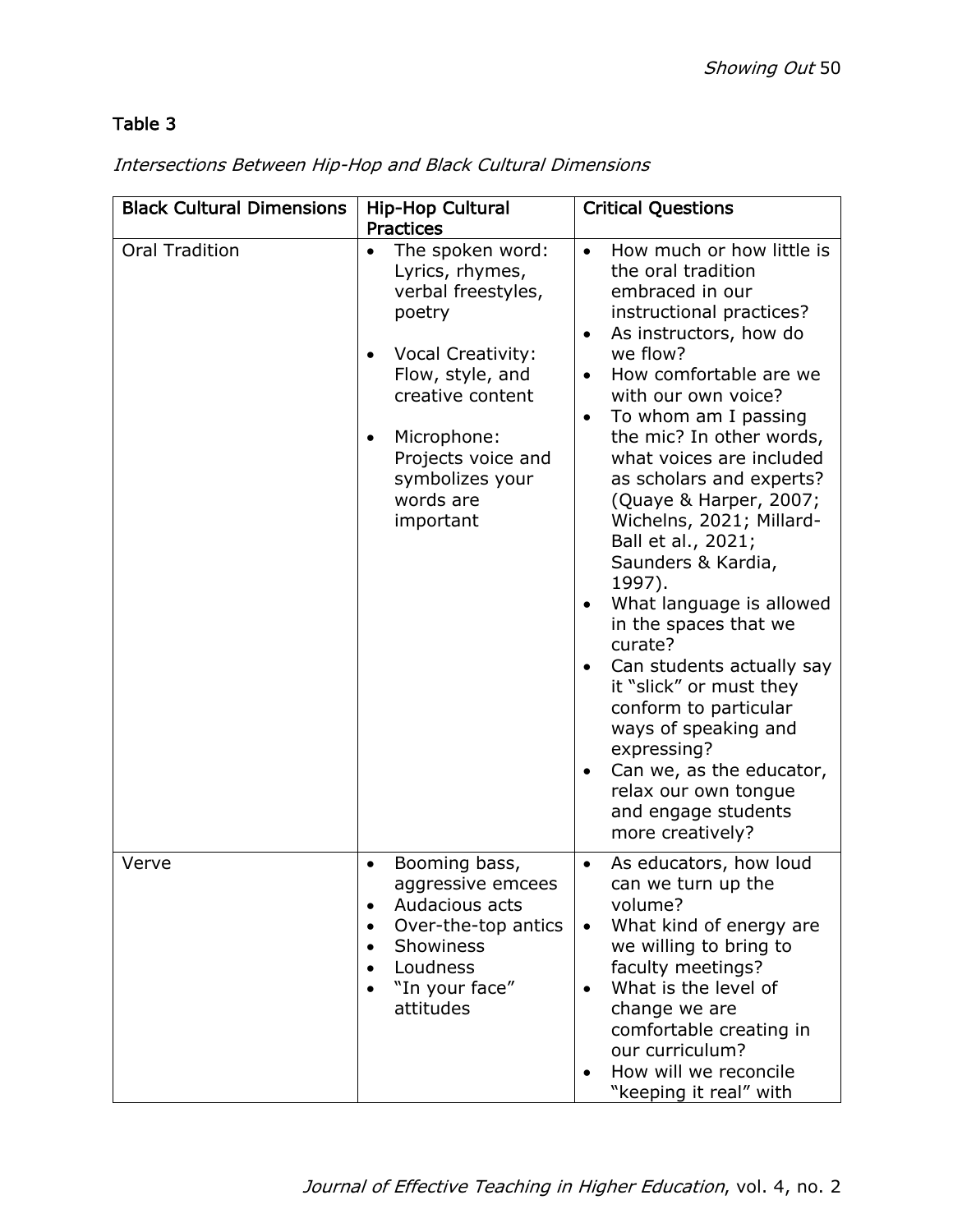|                          |                                                                                                                                                                                                                                                                              | students and the<br>pressures to "maintain<br>professionalism" that<br>come from the<br>institution?<br>Who gets to decide what<br>$\bullet$<br>professionalism looks<br>like?                                                                                                                                                                 |
|--------------------------|------------------------------------------------------------------------------------------------------------------------------------------------------------------------------------------------------------------------------------------------------------------------------|------------------------------------------------------------------------------------------------------------------------------------------------------------------------------------------------------------------------------------------------------------------------------------------------------------------------------------------------|
| Affect                   | Freedom to express<br>$\bullet$<br>emotions<br>Speaking truth to<br>$\bullet$<br>power<br>Rawness and<br>realness                                                                                                                                                            | As educators, how do we<br>$\bullet$<br>feel?<br>Are we allowing<br>$\bullet$<br>ourselves to feel?<br>Can our classrooms<br>become a space where<br>everyone is allowed to be<br>human rather than<br>expert machines with all<br>of the answers?                                                                                             |
| Communalism/Collectively | Community of<br>$\bullet$<br>practice (Squad)<br>Shared interests<br>$\bullet$<br>and experiences<br>with Community<br>Expectation to<br>"represent" the<br>community                                                                                                        | Who is our crew?<br>$\bullet$<br>How do they make us<br>$\bullet$<br>better?<br>What larger community<br>$\bullet$<br>experiences do we draw<br>from in our work?<br>How diverse is that<br>experience?<br>What have we<br>experienced in life?<br>Are we comfortable<br>claiming our experience<br>and telling the truth<br>about who we are? |
| Expressive Individualism | A value for being<br>unique and<br>different<br>A desire to stand<br>$\bullet$<br>out<br>Independence and<br>$\bullet$<br>interdependence:<br>Each member of<br>the squad has their<br>own success and<br>works<br>collaboratively to<br>make the larger<br>brand successful | What is our contribution?<br>What is our talent?<br>What magic do we bring<br>$\bullet$<br>to your work?                                                                                                                                                                                                                                       |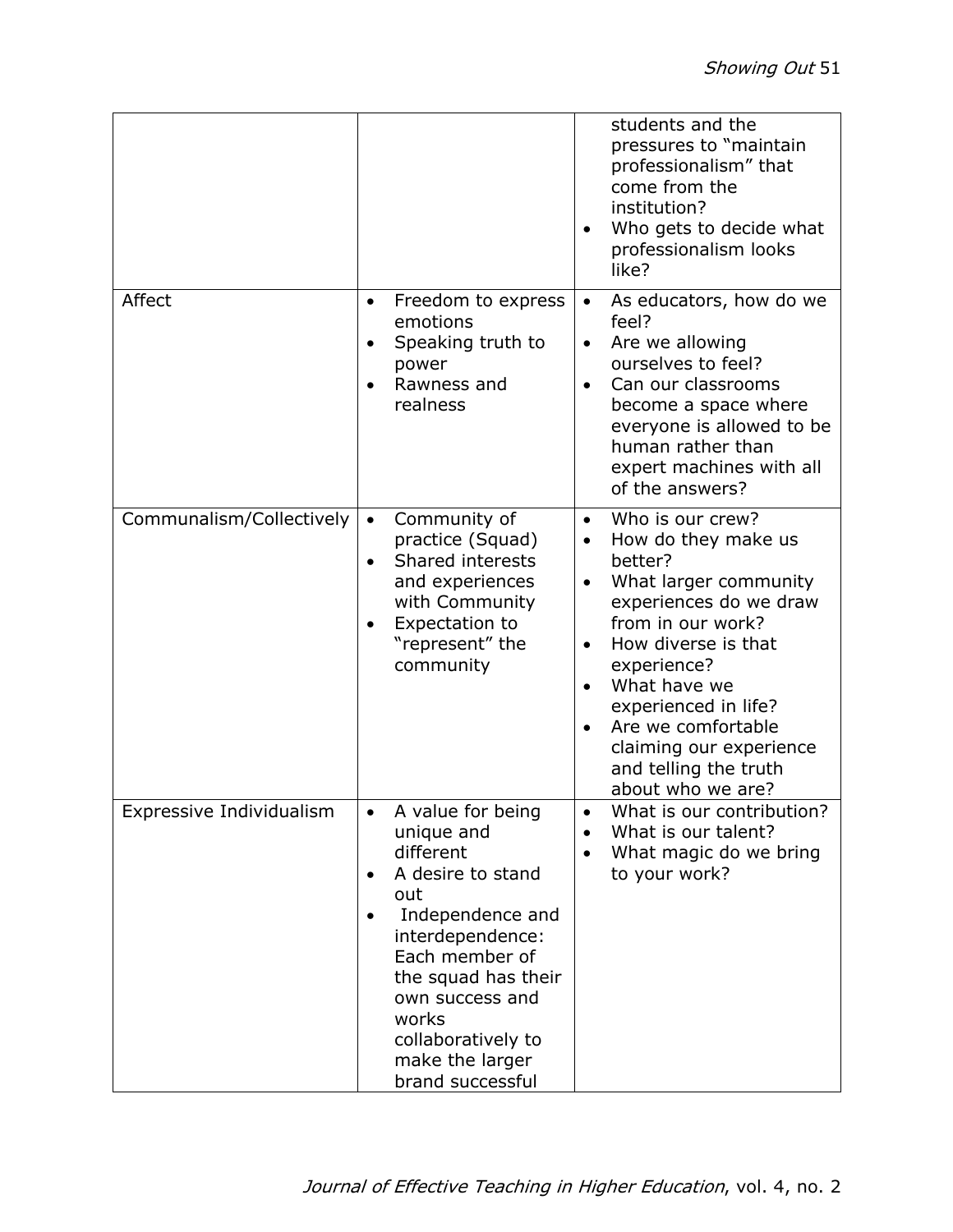| Social Time Perspective | The party doesn't<br>$\bullet$<br>start until the place<br>is packed<br>Freedom to wait<br>until everything is<br>ready                                                                                                          | How can we work to<br>$\bullet$<br>ensure that students are<br>ready to engage rather<br>than diving into a pre-<br>planned lesson?<br>How might educators<br>$\bullet$<br>slow down and make<br>time for community<br>building before<br>instruction begins? |
|-------------------------|----------------------------------------------------------------------------------------------------------------------------------------------------------------------------------------------------------------------------------|---------------------------------------------------------------------------------------------------------------------------------------------------------------------------------------------------------------------------------------------------------------|
| Movement                | Breakdancing<br>$\bullet$<br>Body language<br>$\bullet$<br>(Posture/swag)                                                                                                                                                        | How can we recognize<br>$\bullet$<br>movement as critical to<br>the psychological and<br>physical welfare of<br>students and educators?<br>How do we positively or<br>negatively/stereotypically<br>read body language or<br>everyday body<br>movement?       |
| Perseverance            | Telling (and<br>$\bullet$<br>hearing) the story<br>of endurance is<br>valued<br>Hanging in there<br>when on the "come"<br>up" (trying to make<br>it)                                                                             | What have students and<br>educators endured in<br>order to be where we<br>are?<br>Who are we currently<br>and how did we get<br>there?                                                                                                                        |
| Spirituality            | Drawing from and<br>$\bullet$<br>embracing natural,<br>non-physical, forms<br>of energy that flow<br>through the human<br>experience                                                                                             | What is our purpose,<br>$\bullet$<br>calling, and passion?<br>How does teaching fit<br>$\bullet$<br>with our purpose, calling,<br>and passion?                                                                                                                |
| Harmony                 | Cyphers as circles<br>$\bullet$<br>of energy in which<br>performers share<br>the mic and<br>commune in a<br>shared space<br>Hip hop artists<br>$\bullet$<br>recognize and<br>embrace the<br>inherent beauty in<br>their geologic | How can we create<br>$\bullet$<br>spaces not only where<br>people are in harmony,<br>but places where we are<br>also in harmony with the<br>rhythms of nature?                                                                                                |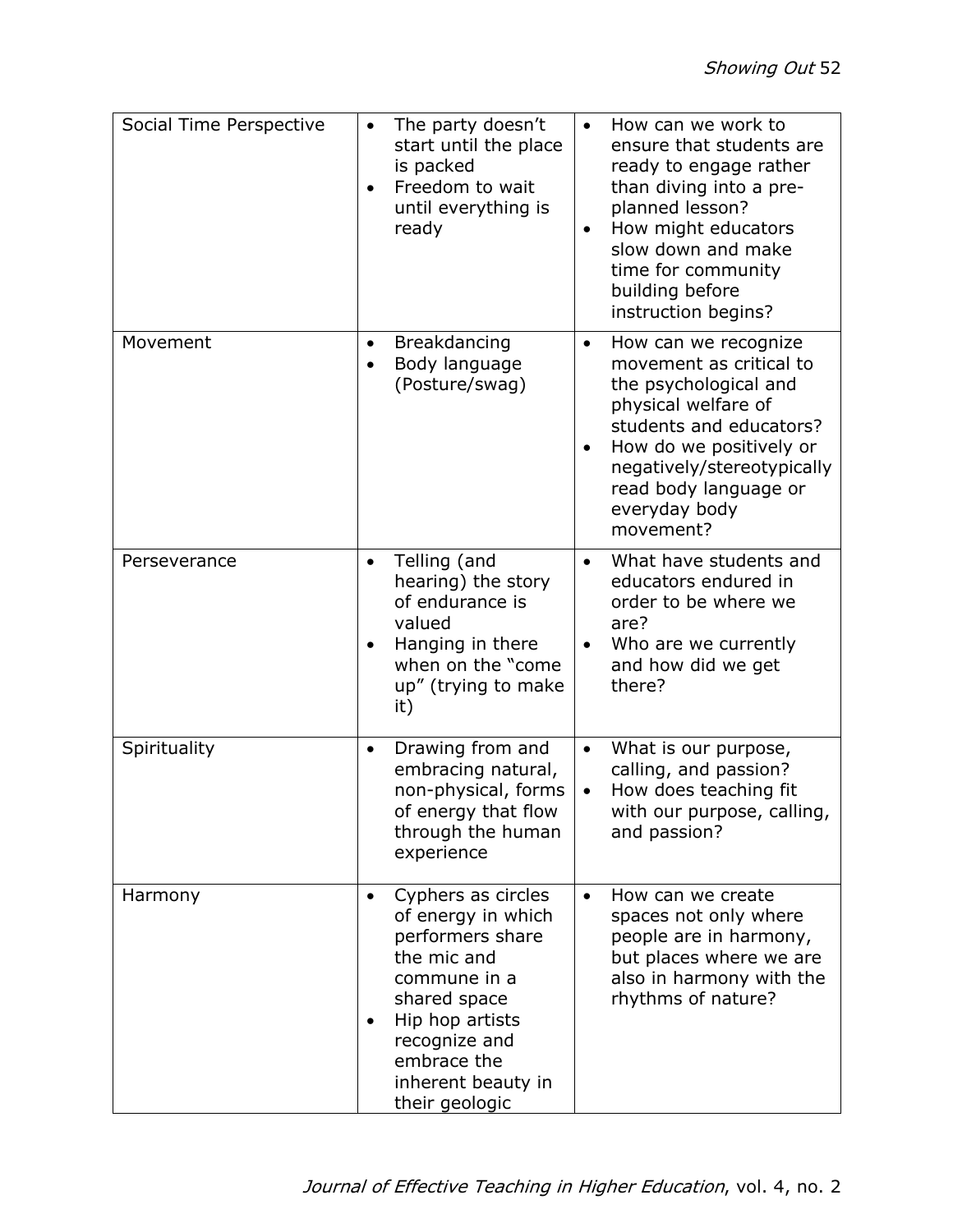|               | spaces $(e.g.,$<br>urban, rural,<br>suburban)<br>regardless of<br>pervasive deficit<br>narratives about<br>these spaces.                                                                         |                                                                                                                                                                                                                                                                                                                                   |
|---------------|--------------------------------------------------------------------------------------------------------------------------------------------------------------------------------------------------|-----------------------------------------------------------------------------------------------------------------------------------------------------------------------------------------------------------------------------------------------------------------------------------------------------------------------------------|
| Improvisation | The DJ's creative<br>$\bullet$<br>talent for mixing<br>and ear for rhythm<br>Freestyling in<br>$\bullet$<br>dancing and<br>emceeing<br>Creativity in<br>$\bullet$<br>dressing, language,<br>etc. | As instructors, how are<br>$\bullet$<br>you fostering space for<br>teachable moments or<br>discussions that were not<br>on the course agenda?<br>How are you allowing for<br>$\bullet$<br>creative expression in<br>your instruction or in<br>your classroom?<br>What languages are<br>$\bullet$<br>welcomed in the<br>classroom? |

Oral tradition is one of the most obvious ways that hip-hop culture carries forward African cultural legacies. When most people think of hip-hop, they envision an emcee. The oral tradition in hip-hop concerns lyrics, rhymes, and verbal freestyles that tell stories or share opinions. The spoken word. The microphone, as a visual symbol, communicates that one's voice matters. Passing the mic or grabbing the mic is an important act of creating or taking space to allow new voices to speak. Dropping the mic is a swag-filled act of confidence that indicates there is nothing left to be said—I said it all. But voice is central in hip-hop. Sharing the experience, shouting the truth, saying what needs to be said, passing down street knowledge or family wisdom are all elements of hip-hop culture inherited from this African cultural legacy. An educator that is not comfortable speaking freely, openly, and truthfully may not be comfortable creating a space for students to do the same (Riddle, 2018; Boutte et al., 2011; Rademacher, 2018).

Verve: Booming bass, aggressive emcees, audacious acts, over-the-top antics, showiness, boastfulness—hip-hop is loud, energetic and in your face. Those that love it, value the way that hip-hop hypes us and moves us. The energy is always maxed to the limit. It makes us feel alive. Verve concerns both the cultures of quiet that drive many P-12 classroom environments and college campuses, and it also concerns our level of comfort with turning up our energy as professionals (Rademacher, 2018).

Affect: "One of the most important things hip-hop gives its community is the permission to feel and to express those feelings. From anger to rage; from love to lust; from top dog confidence to underdog hunger; being centered in a hip-hop mindset is to be centered in authenticity and truth and to express that truth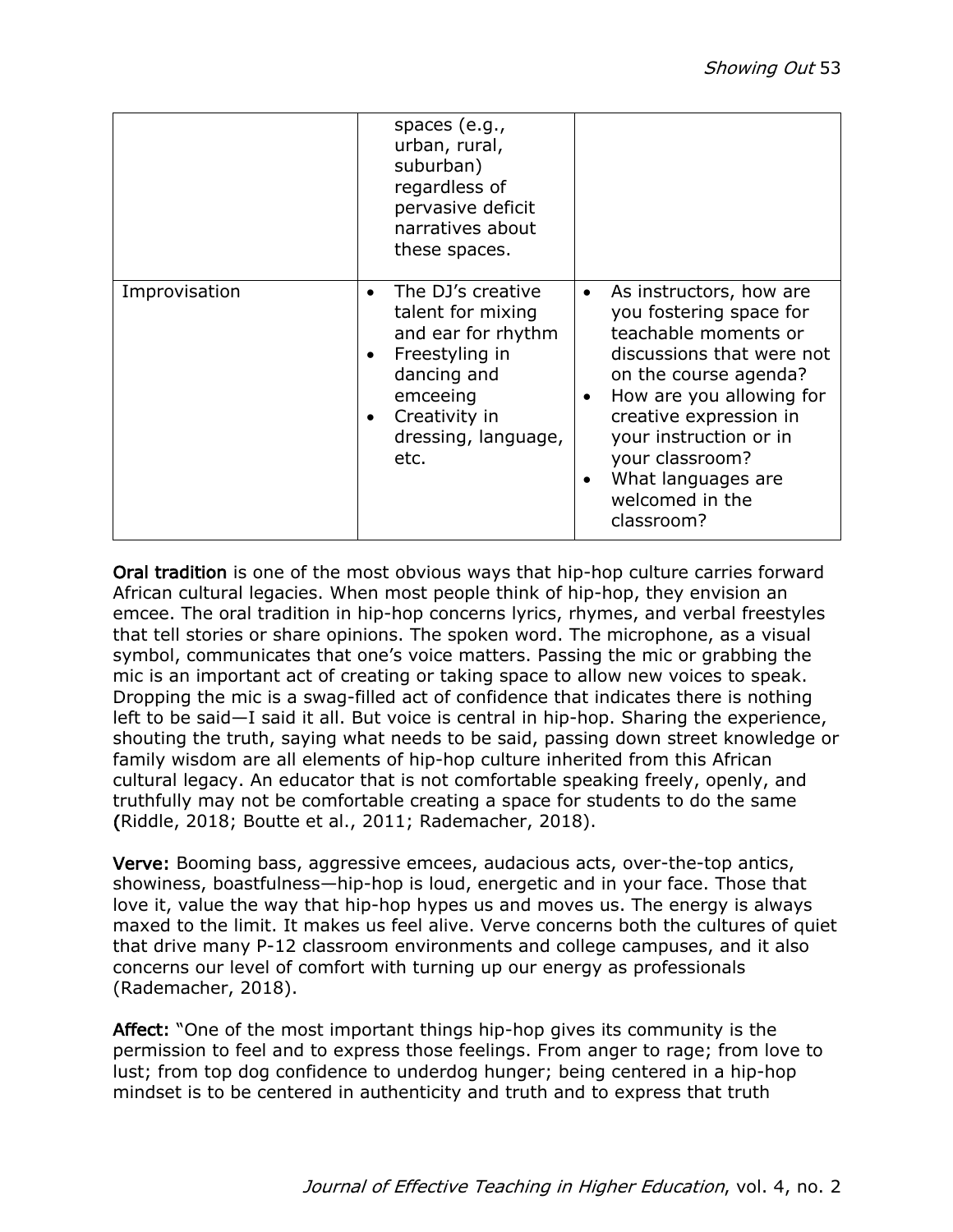regardless of the consequences" (Jenkins, p. 2021). Hip-hop is probably one of the few spaces in society where young adults are not only rewarded for speaking truth to power, but they are actually expected to be as raw and real as possible. One of the critical characteristics of effective teaching in P-20 educational settings, particularly in times of social unrest, is the ability to allow students to react to the world around them (Linsenmeyer & Lucas, 2017; Sathy et al., 2020). Flexibility to amend the syllabus, throw out the lesson plan and create a space where students can just speak and heal is essential for educators who are comfortable facilitating such discussions. For others, acknowledging the need to thoughtfully (but quickly) plan a guided engagement around the issues is also okay. But educators should let students know that we will talk, and that silence will not be the response to social unrest in our classrooms (Landis, 2008). As citizen scholars, we can reflect on what we are feeling as well.

Communalism/Collectivity: The crew or squad is a major aspect of hip-hop culture. Association with a highly skilled community of artists is critical to the reputation of a hip-hop artist. The members of a crew also push each other to be better. They are essentially a community of practice who share a deep interest in something (hip-hop) and work collaboratively to get better at it (Jenkins, 2021). But hip-hop culture is not simply about a cliquish association to a small crew or squad. Artists speak quite often to their community experience—larger social realities that might involve a shared since of place, circumstance, joy, resilience, oppression, and hardship (Love, 2016a, 2016b). It is also important to note that hip-hop began with young cultural conveners planning parties in rec rooms and gatherings at local parks (Chang, 2005). People gathering, dancing, socializing, and having fun has always been essential to hip-hop culture.

Expressive Individualism: Hip-hop culture is a particularly vivid example of this African cultural legacy, which is markedly different from Western concepts of individualism (Boutte et al., 2017). As mentioned earlier, within hip-hop crews, each member shines and stands out individually, but they are still very much a part of a crew or community whose resources, association, power, expertise, talents, and affirmation are very important to the individual artist. Each person's success makes the crew look good. But largely hip-hop artists are always striving to stand out as unique and different-to make their own unique contribution to the field. We need a lot more of this in the field of education. The ability to cultivate one's distinct professional personality or, in other words to just "be ourselves," is vital. Too often, educators are being molded and "trained" to be the same rather than distinctly different. A hip-hop crew wants that difference to shine rather than be shut down. Many educators need to start the process of becoming more of ourselves by first thinking deeply about who we are professionally.

Social Time Perspective: The African Diasporic community is notoriously known for viewing time as a flexible concept (Streamas, 2021). Hip-hop is no different. There is actually brilliance in this perspective when we view it through the lens of something like a hip-hop concert. The concert promoter might be concerned with the schedule and timeline (they are paying people by the hour, and they want to avoid riots of angry fans). But the artist only cares about taking the stage when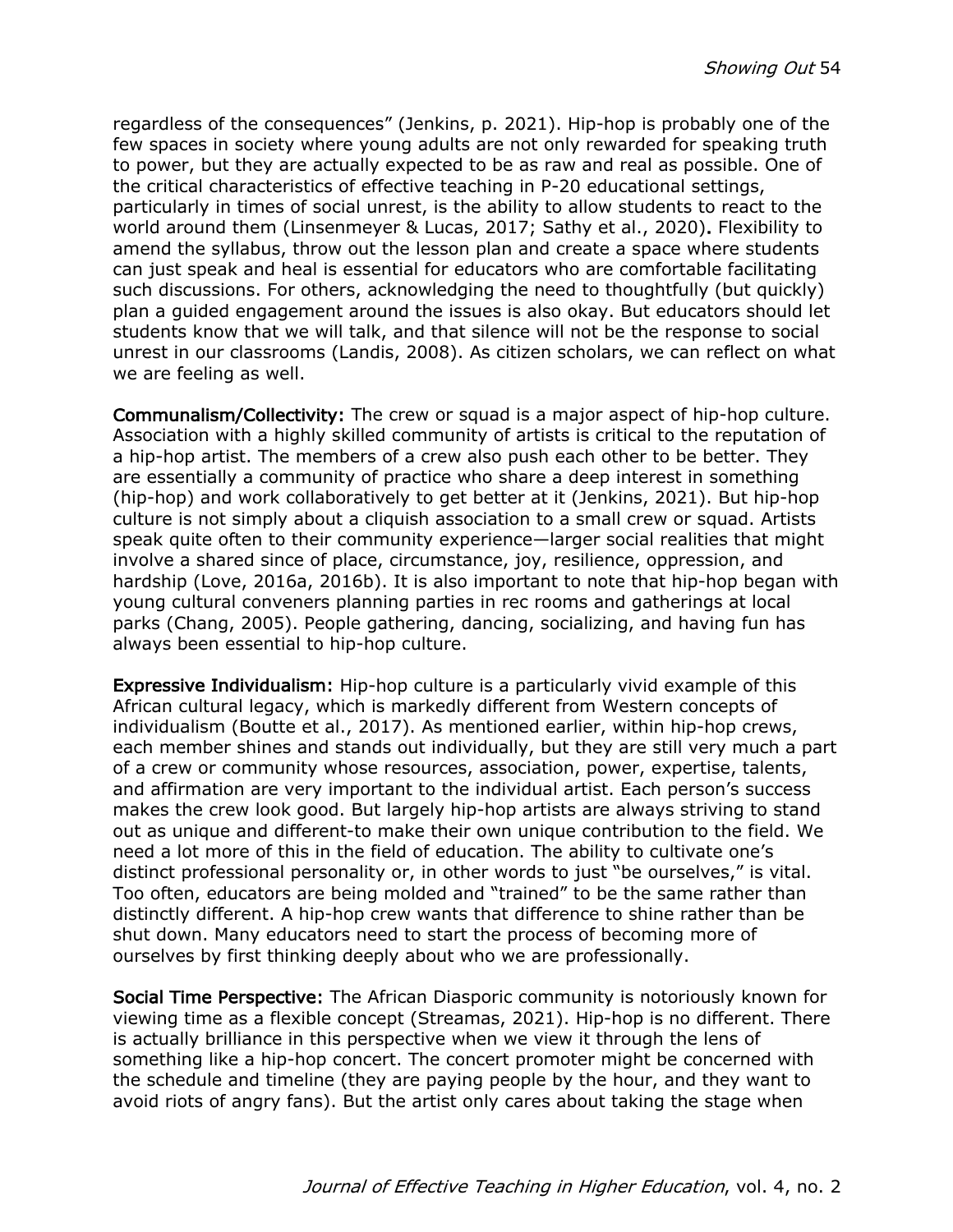everything is right—they aren't concerned with being on time. This means the concert doesn't begin with a bunch of empty seats. Critical mass is important. Regardless of what is advertised on the poster, parties don't start until the place is packed, or it will look like a failure. In many ways, this is about cultivating a culture of care and mattering. Ensuring that the community is present is important. Within the education arena, this might mean more than checking to ensure that all bodies are in the classroom. A student being physically present and a student being mentally present are two different things. This is about not taking the stage until you have an audience. Ensuring there is transitional time to get into the mood of learning is necessary. This gives the students time to address issues or release emotions that may have occurred on the way to class, to munch a snack if their bellies are still empty, or to greet and say what's up to friends and comrades. There is much to do within the time constraints of any course, whether it is a high school or college classroom. But no learning will occur (whether you are talking or not) until the crowd is ready and present.

Movement: Hip-hop, of course, has an explicit focus on movement through breakdance. The term breakdance comes from the practice of creating a break in the music so that dancers could perform. That is how essential movement was to the culture. At the old-school hip-hop parties, space was created both in the music by the DJ and on the dance floor by the crowd for dancers to show off and show out. Ultimately, this was the culture creating space for bodies to do what they need to do: move. This is important insight for P-20 educational environments because it seems the higher one climbs in education the less mobile the learning becomes. Kindergartners are always moving while participants in doctoral seminars might often sit in a conversational circle. Even in that very literal example, and accounting for differing levels of physical mobility among classroom participants, more can probably be done to mobilize the higher education classroom. This might include embracing place-based learning and going off campus or project-based learning that requires the agility and flexibility for students to engage and communicate with each other (Braxton et al., 2004; Kuh, 2008). It might also involve adopting instructional strategies like flipped classrooms that situate the lecture at home allowing for more action in the classroom. Or it may be as simple as just allowing more freedom for students to experience content in both mental and physical ways. It is a critical insight for educators to recognize that sitting still isn't natural at any age.

Perseverance: So many hip-hop songs talk about the hardships an artist has endured and the ways they pushed to come out on top. The act of remembering as a source of affirmation and motivation is a cultural legacy present throughout the African Diaspora and hip-hop culture. It makes sense that a community of people that have been the target of American disenfranchisement, oppression, and discrimination would speak on how they survived this experience if given a microphone to talk to the world. Hip-hop rhymes and lyrics are a form of testimony to the tenacity of a community—to not just make it and stay alive but to thrive and come out winning. More opportunities for all of us in education to share our stories and tell our truths are needed. Offering opportunities for cultural reflection, selfauthorship, and testimony is very important in the education of Black college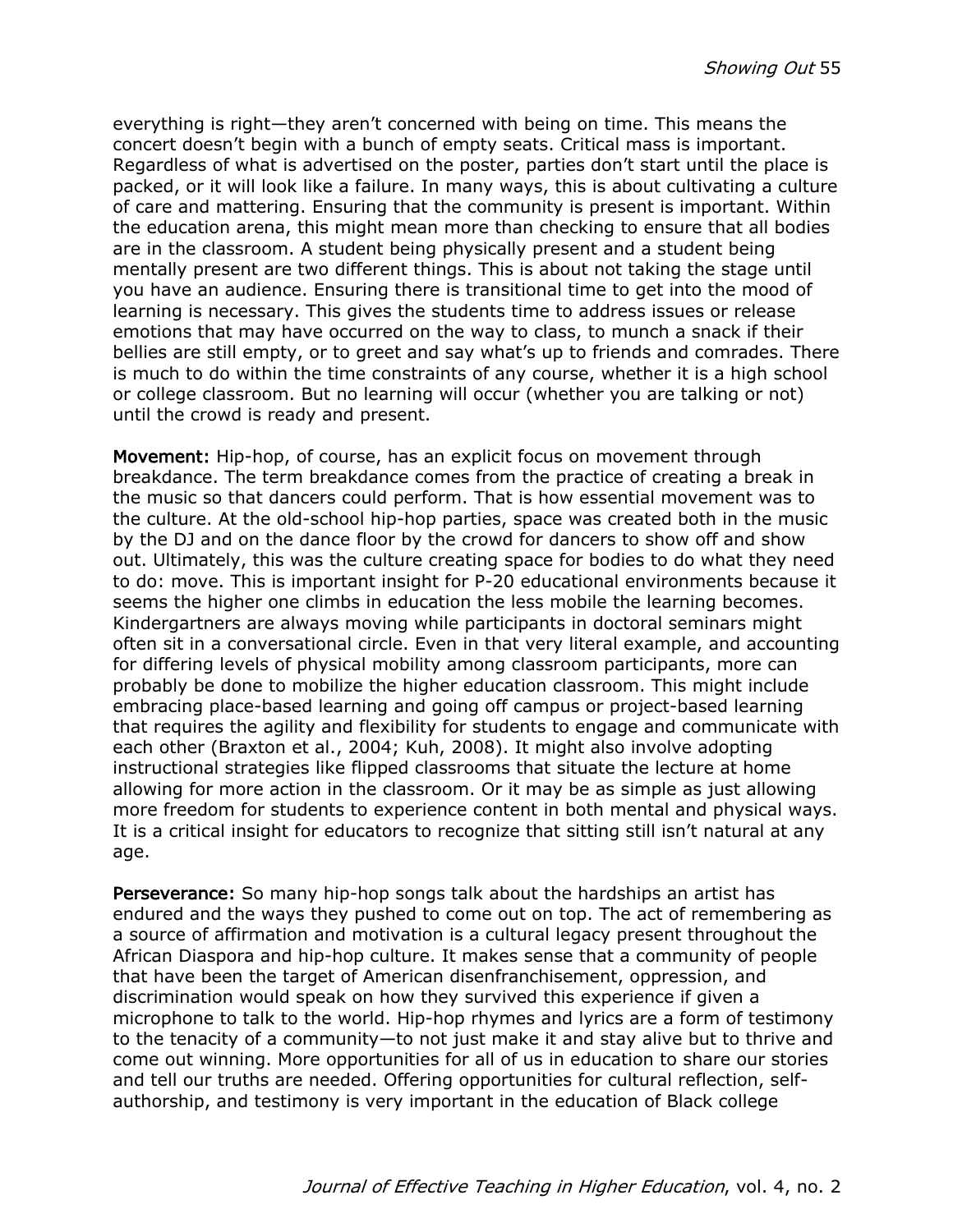students (Harper, 2010; Patton et al., 2017; Rendon et al., 2004) and the educators who teach and advise them. Understanding ourselves as cultural beings has been affirmed as the critical first step in anti-racist work (Gorski & Dalton, 2019; Helms, 1995, 1997; Kendi, 2019). Every person on a college campus needs an opportunity to explore deeply where they have been, what they have been, and who they currently are (Boyd, 1998).

Spirituality: Musical genres often create clear lines and distinctions between certain types of music. For example, Black spiritual music might be classified as gospel with hip-hop music only being included if the content explicitly discusses a religious faith. But many artists and cultural producers argue that their work is a mix of the social, the political, and the spiritual (Giorgis, 2015; Robinson, 2020). Hip-hop performers and artists often view their craft as part of their life purpose to speak truth to power on behalf of humanity—particularly for and with people who have been or are minoritized.

When the "spiritual" is understood as that which transcends religious boundaries, it becomes a space that includes any form of cultural production that expresses the natural, non-physical form of energy that flows through the human experience. Black cultural music production has always tapped this sense of spirituality through drums, banjo, guitar, organ, dance, voice, or beatbox. The power of the music and the audience's soul-filled response to it affirms the supernaturalness of life. Spirituality in this sense and particularly in relation to the field of education has no concern with religious teaching. It concerns what drives us as human beings. Often those who are brave enough to unapologetically and publicly love Blackness do so because they feel that love in the core of their being (Rodriguez, 2001). Central to the very concept of spirituality is connectedness. It is not simply that an incredible energy exists, it is about your connection to that energy. Likewise, when it comes to anti-racism in education, it is not enough that there now exists an incredible amount of energy for this work. Educators must wrestle with their connection to it, and, more specifically, their connection to Black people. In his work examining the "class-inflected nature of activist identifies," Stephen Valocchi (2012) suggests that among activists, the closer a person's life is (or has been) to the struggle for which they fight, the more their sense of activism shifts from being a career commitment to being a calling or way of life.

Harmony: In many ways, hip-hop culture has served as an example of humankind's hardheaded determination not to give up on the idea that harmony is possible. The incredible forms of economic, political, social oppression, and racism faced by the communities of youth and young adults that both created and carried forth hip-hop culture (Chang, 2005; Hill, 2016; Jenkins, 2006; Lomax, 2011) would make anyone doubt that living in harmony is the natural course of life. The building of the United States required the exact opposite of harmony—it called for physical division of people and severe differences in the lived experiences of those people (Kendi, 2016; Wilkerson, 2020)—one community living in peace and the other living in terror. The land that surrounded African Americans from slave labor camps to housing projects were social jails that limited movement and freedom (Alexander, 2010). But yet, young people saw community as more than the physical land or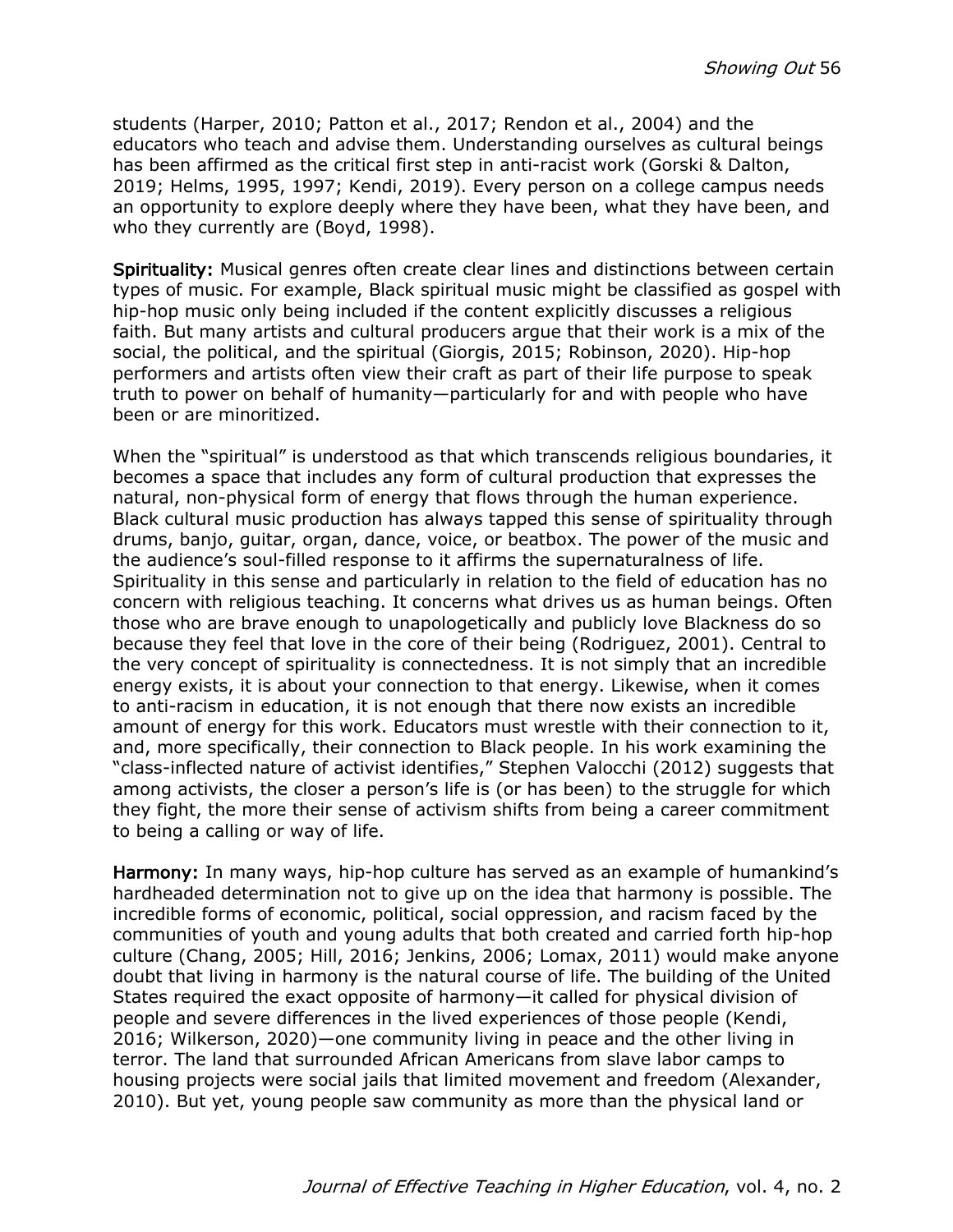buildings that surrounded them. They clung to the people close to them and to the culture that those people created. They found ways to stay conjoined and develop a sense of community and placemaking through the culture. This is why hip-hop artists constantly reference where they are from, even when they are from economically oppressed neighborhoods. Using the lyrics of their songs, hip-hop artists culturally transformed housing projects like Queensbridge and Marcy Houses into badges of honor and historical landmarks (Jenkins, 2021). They choose to show their community love, not judgement or contempt. Living in harmony has long been an African value. And Black people, Black activists, Black educators, and Black students continue to do whatever is necessary (protest, call-out, call-in) to transform our institutions into spaces where Black people can truly live in peace.

Improvisation is also central to hip-hop culture. The most obvious form is through the techniques of DJing, dancing, and emceeing. These performative aspects of the culture require an ability to freestyle and improvise. But beyond the musical elements, the larger culture itself is a story of improvisation—the creation of an alternative experience that was more sensitive to Black and Latinx youth culture. If schools today are still actively struggling to better include and welcome Black student cultures and voices, imagine what schools were culturally like in the 1980s. Young people like DJ Kool Herc (a student at an alternative vocational school credited with co-hosting the first hip-hop party that launched the culture) might not have been a part of creating hip-hop if their schools were actually spaces where they could engage and work out their cultural ideas (Jenkins, 2021). Those type of cultural incubator spaces did not exist at the time, so young people took to basement rec rooms and neighborhood parks and created them. Ultimately, improvisation is about invention, being able to create something more relevant, more accessible, more interesting than what exists. This is every educator's call to action in the current moment. When what we have does not work, it is time to create something new—to flip and expand the script.

### Conclusion: Black Cultural Praxis as Strategies for Black Mattering

Black cultural frameworks, like the intersection of the hip-hop mindset and African cultural legacies, provide strategies for activating Black mattering university courses in actionable ways. In this case, Black mattering is not simply about caring for Black students or even having fundamental values and beliefs that racism, inequity, and discrimination are wrong. These frameworks pull us into a wider conversation about Black people broadly—Black communities, Black histories, Black ancestors, Black youth, Black artists, Black teachers, Black educational leaders, Black neighbors, and Black activists.

Educators at all levels can begin to reckon with how they interact and engage (or limit interaction and engagement) with the beauty and depth of Blackness that surrounds them every day. Is it possible to effectively teach Black college students in a classroom if Black culture is detested when heard on the radio, observed in meetings, or walked past it on the streets? If high levels of verve, affect, movement, and vocal expression are in direct opposition to how classrooms are managed, then Black culture might actually *not matter* in respective educational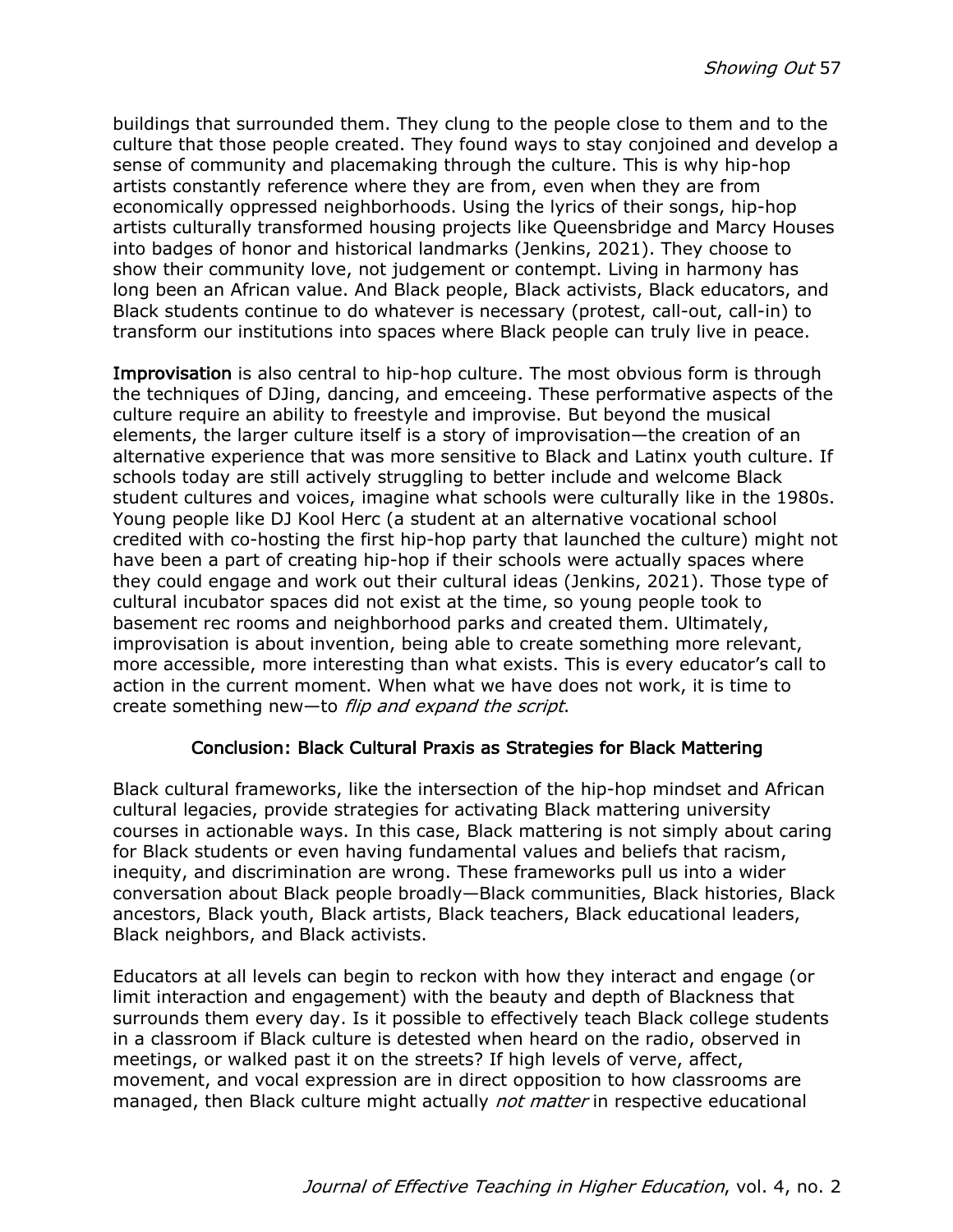spaces. This is why we argue that simply creating a lesson plan incorporating hiphop or Black culture is inadequate. Our classrooms and professional philosophies at large are in need of a cultural revolution. Educators must build our capacity to not just understand cultural ways of being and doing when we see it in students, but more importantly, we must come to understand how we can embrace those same mindsets and cultural legacies in how we act, move, think, create, and facilitate as professionals. How can we move, flow, and approach teaching differently? There is much to take away from the intersections of these frameworks. For educators, freeing ourselves will entail being more flexible, honest, human, vocal, expressive, creative, unique, and authentic.

In her powerful talk, "The Masters Tools Will Never Dismantle the Master's House," Audre Lord (1984) states:

Those of us who stand outside the circle of this society's definition of acceptable women; those of us who have been forged in the crucibles of difference—those of us who are poor, who are lesbians, who are Black, who are older—know that survival is not an academic skill. It is learning how to take our differences and make them strengths. For the master's tools will never dismantle the master's house. They may allow us temporarily to beat him at his own game, but they will never enable us to bring about genuine change. And this fact is only threatening to those women who still define the master's house as their only source of support. (p. 2)

In this article, we argue for educators of all races to do a better job embracing and embodying Black culture in their professional ways of life. Whether you are a white college professor with little exposure to and knowledge about Black cultural experiences and histories or a Black college professor who has been taught to discard Black culture in order to succeed, we offer two cultural frameworks that can be used to redirect professional mindsets and reorder the professional movement of educators in ways that are informed by Black cultural ways of knowing, being, and doing. We often hope to have comrades in the struggle—university presidents who get it, faculty who honestly admit they need to do better, and administrators who are radically pushing, challenging, and changing the system. But, the reality is that some institutions have these people and some institutions just do not. Some educators in higher education like the institution just the way it is—it works for them. We cannot define the master's house as our only knowledge base or source for professional development.

Instead, we must revolutionize the way that we conceive of concepts like "knowledge," "professionalism," and "scholar." This means challenging ourselves to imagine various types of life experiences as spaces of significant learning and professional development. Ultimately, we must begin to view culture itself as a source of knowledge that can and should inform the ways we conceptualize, develop, and engage our professional approach and practice.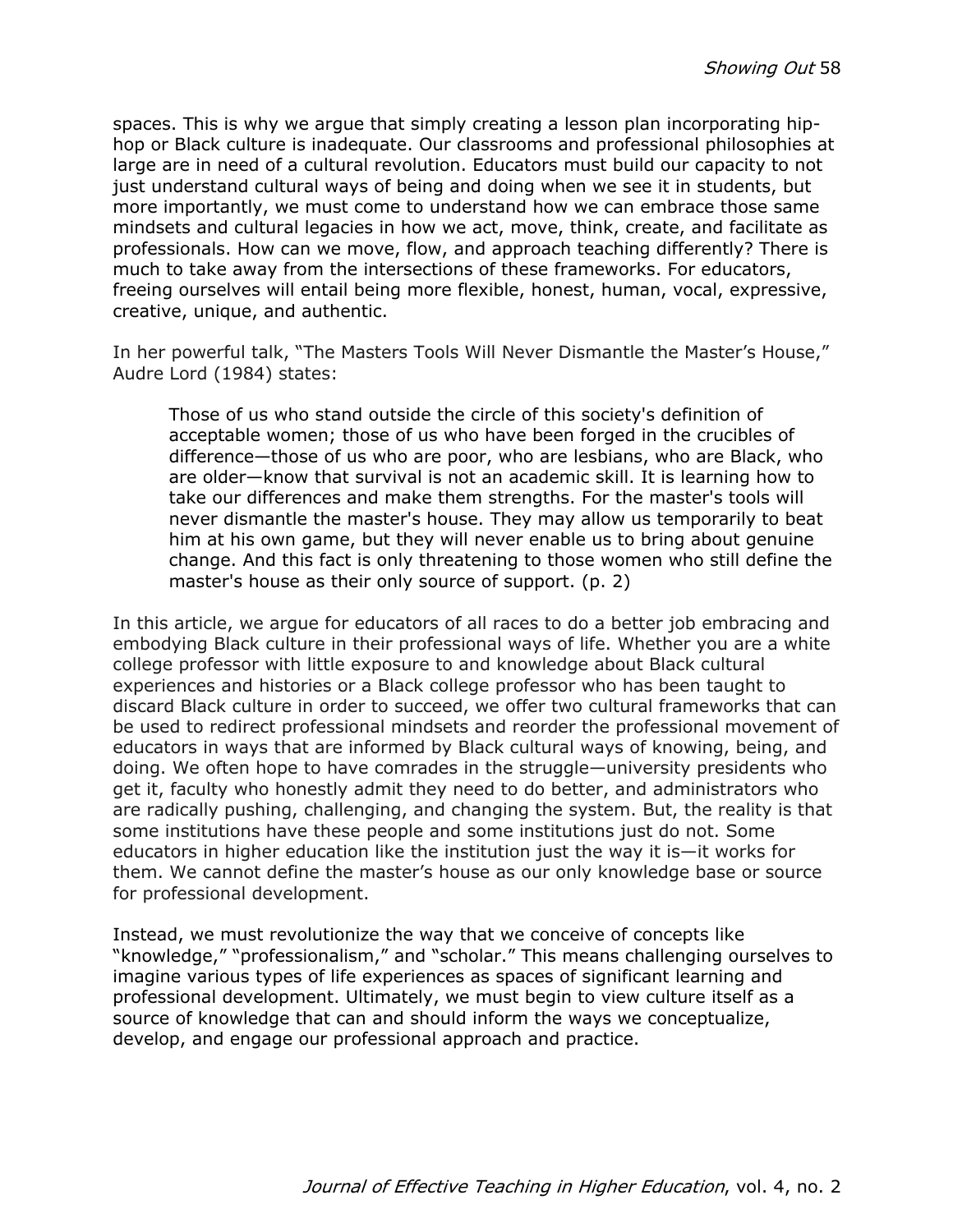#### Conflicts of Interest

The authors declare that there are no conflicts of interest regarding the publication of this article.

#### References

- Alexander, M. (2010). The new Jim Crow: Mass incarceration in the age of colorblindness. New Press.
- Boutte, G. S. (2016). *Educating African American students. And how are the* children? Routledge.
- Boutte, G., George, J., Bryan, N., Winter-Hoyte, K., Uyoata, U.E. (2017). Using African diaspora literacy to heal and restore the souls of young black children. International Critical Childhood Policy Studies Journal, 6(1), 66–79.
- Boutte, G., Lopez-Robertson, J., Powers-Costello, E. (2011). Moving beyond color blindness in early childhood education. Early Childhood Education Journal, 39, 335–342. doi:10.1007/s10643-011-0457-x
- Boyd, H. (1998). In Memoriam Dr. John Henrik Clarke (1915-1998). The Black Scholar, 28(3/4), 50–52. http://www.jstor.org/stable/41068808
- Boykin, A. W. (1994). Afrocultural expression and its implications for schooling. In E. Hollins, J. King, & W. Hayman (Eds.), Teaching diverse populations: Formulating a knowledge base (pp. 243–273). State University of New York Press.
- Bradley, R. N. (2015). Barbz and Kings: Explorations of gender and sexuality in hiphop. In J. A. Williams (Ed.), *Cambridge companion to Hip-Hop* (181-191). Cambridge University Press.
- Braxton, J., Hirschy, A., McClendon, S. (2004). Understanding and reducing college student departure. Jossey-Bass.
- Chang, J. (2005). Can't stop won't stop: A history of the hip-hop generation. St. Martin's Press.
- Durham, A., Cooper, B., & Morris. S. (2013). The stage hip-hop feminism built: A new directions essay. Signs, 38(3), 721-37.

George, N. (2005). Hip-Hop America. Penguin.

Giorgis, H. (2015). Black art is dangerous, because it marries the personal and political. The Guardian.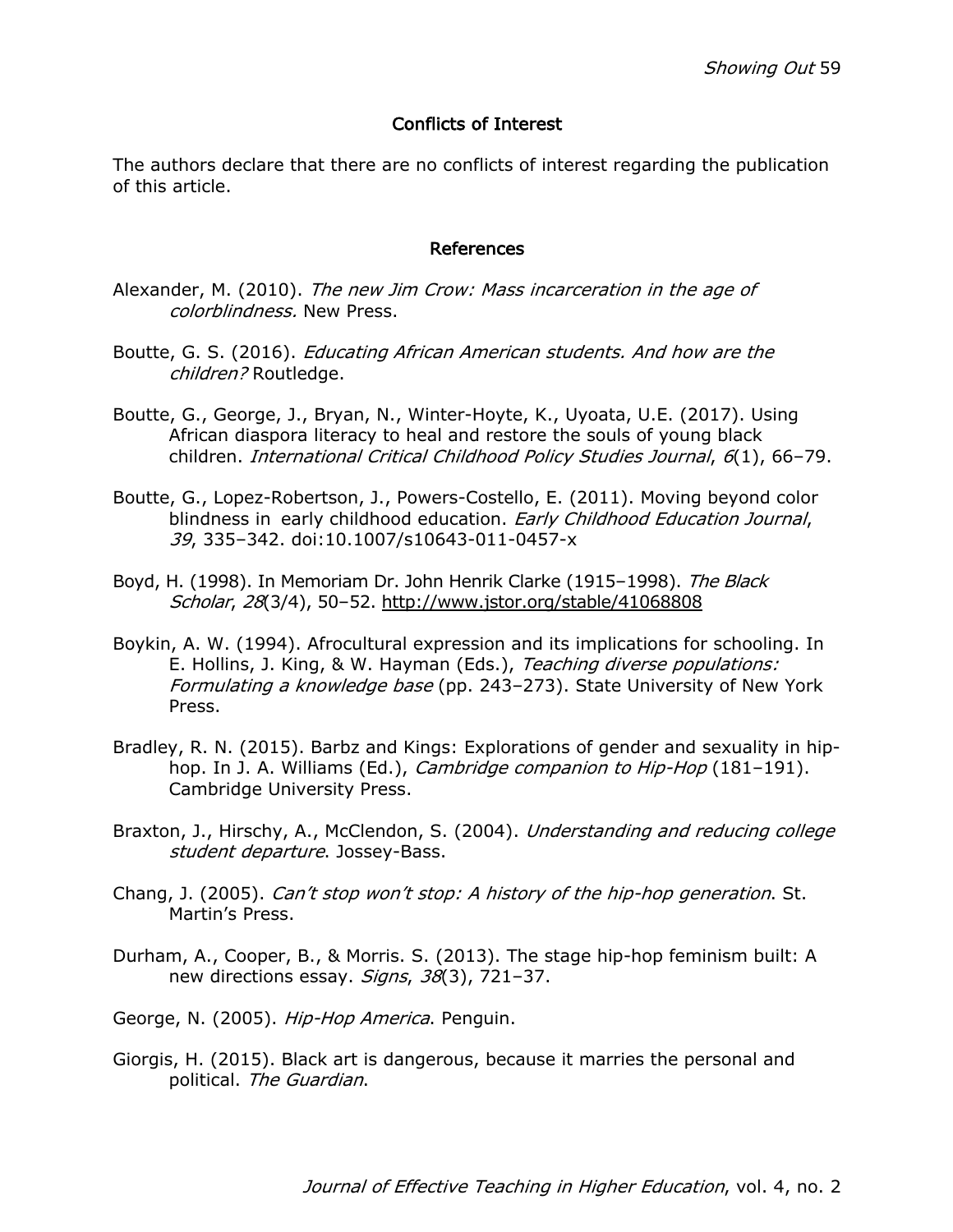https://www.theguardian.com/commentisfree/2015/feb/22/black-artdangerous-personal-political

- Gorski, P., & Dalton, K. (2019). Striving for critical reflection in multicultural and social justice teacher education: Introducing a typology of reflection approaches. Journal of Teacher Education, 71(3), 357–368.
- Hale, J. (2001). Learning while black: Creating educational excellence for African American children. Johns Hopkins University Press.
- Hale-Benson, J. E. (1986). Black children: Their roots, culture, and learning styles (Rev. ed.). Johns Hopkins University Press.
- Hamilton, K. (2004). Making some noise: The academy's hip-hop generation scholarship on the genre moves beyond a project of legitimization into a more self-critical, challenging realm. Black Issues in Higher Education, 21(5), 34.
- Harper, S. (2010). An anti-deficit achievement framework for research on students of color in STEM. In S. R. Harper and C. B. Newman (Eds.), Students of color in STEM: Engineering a new research agenda (pp. 63-74). Jossey-Bass.
- Helms, J. E. (1995). An update of Helm's White and people of color racial identity models. In J. G. Ponterotto, J. M. Casas, L. A. Suzuki, & C. M. Alexander (Eds.), Handbook of multicultural counseling (pp. 181–198). Sage Publications.
- Helms, J. E. (1997). Toward a model of White racial identity development. In P. G. Altbach, K. Arnold, & I. C. King (Eds.), College student development and academic life: Psychological, intellectual, social and moral issues (pp. 49– 66). Routledge.
- Hill, M. L. (2016). Nobody: Casualties of America's war on the vulnerable, from Ferguson to Flint and beyond. Atria Books.
- Hilliard, A. G. (1992). Behavioral style, culture, and teaching, and learning. Journal of Negro Education, 61(3), 370–377.
- Hurt, B., Gordon, S. S., & Winters, B. (2006). Hip-Hop: Beyond beats and rhymes [Film]. God Bless the Child Productions, Independent Television Service; National Black Programming Consortium; Corporation for Public Broadcasting. Media Education Foundation.
- I Am Rap (2016, September 11). KRS-One hablando de Hip-Hop. Extracted from the internet on June 20, 2021 from https://www.facebook.com/iamrap.es/videos/1114926478587268/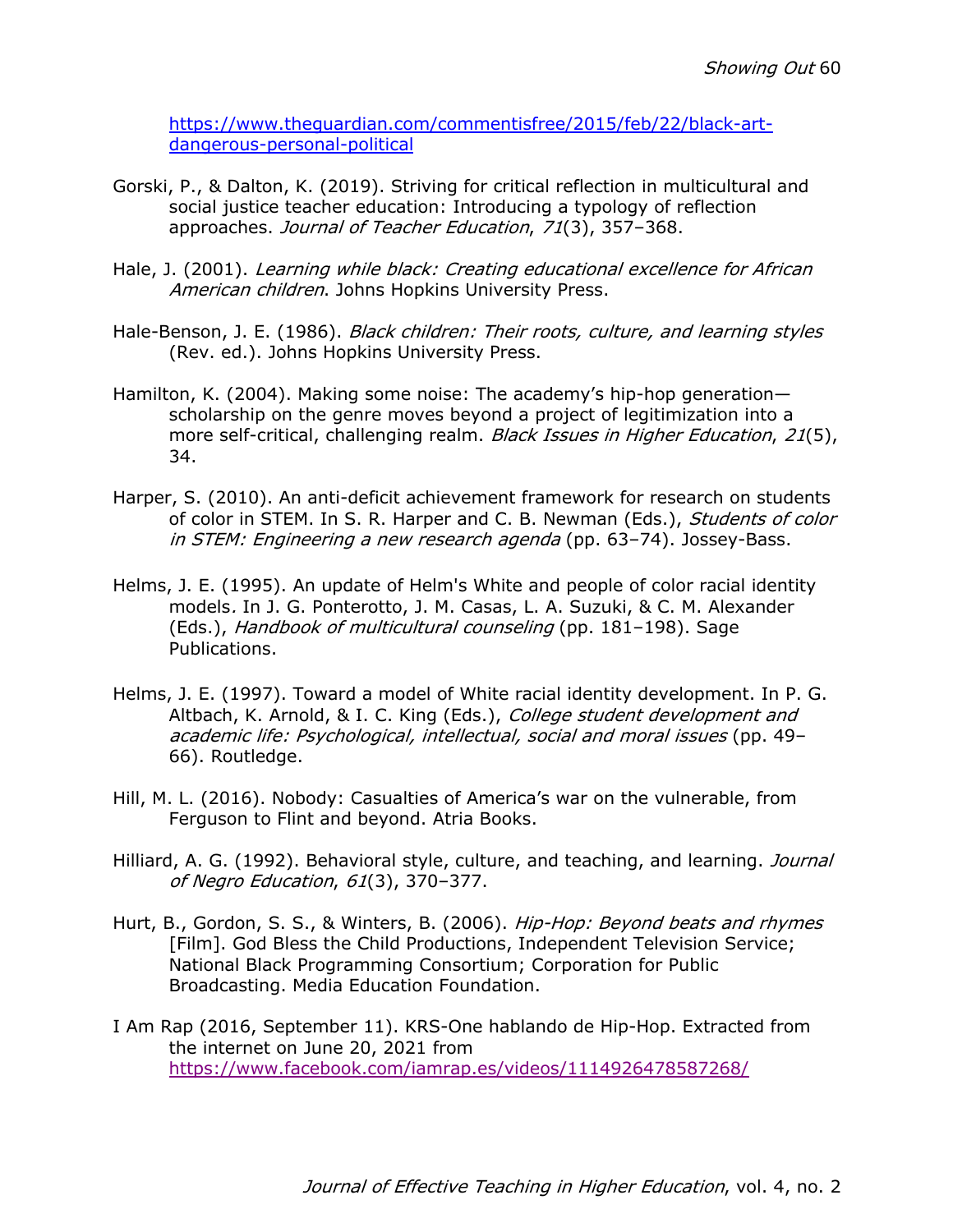- Jenkins, T. (2006), Mr. Nigger: the challenges of educating African American males in American society. Journal of Black Studies, 37(1), 127-155. https://doi.org/10.1177/0021934704273931
- Jenkins, T. (2011). A beautiful mind: Black male intellectual identity in hip-hop. Journal of Black Studies, 42(8), 1231-1251. https://doi.org/10.1177/0021934711405050
- Jenkins, T. (2013a). My culture, my color, my self: Heritage and resilience in the lives of young adults of color. Temple University Press.
- Jenkins, T. (2013b). De (re) constructing ideas of genius: Hip hop, knowledge, and intelligence. The International Journal of Critical Pedagogy, 4(3), 11–23.
- Jenkins, T. (2020). Imagination, power & brilliance: Hip-hop as a politic of educational survival. In E. Adjapong & I. Levy (Eds)., HipHopEd: The Compilation on Hip-Hop Education (volume 2, pp. 87–97). Peter Lang.
- Jenkins, T. (2021). The hip-hop mindset as a professional practice: Air-walking and trash- talking. Routledge.
- Jenkins, T., Endsley, C., & Jaksch, M. (2017). The open mic night: Campus programs that champion student voice and engagement. Stylus Publishing.
- Kendi, D. I. X. (2016). *Stamped from the beginning*. Avalon Publishing Group.
- Kendi, I. (2019). *How to be an anti-racist*. One World.
- King, J. E. (2005). Black education: A transformative research and action agenda for the 21st century. Lawrence Erlbaum.
- King, J. E., & Swartz, E. E. (2014). "Re-membering" history in student and teacher learning: An Afrocentric culturally informed praxis. Routledge.
- King, J. E., & Swartz, E. E. (2016). The Afrocentric praxis of teaching for freedom: Connecting culture to learning. Routledge.
- KRS-One (2008). The gospel of hip hop: The first instrument. PowerHouse Books.
- Kuh, G. (2008). *High impact education practices*. Association of American Colleges & Universities.
- Lamar, Kendrick. (2017). DNA. On *Damn.* Top Dawg. Aftermath. Interscope.
- Landis, K. (2008). Start talking: A handbook for engaging difficult dialogues in higher education. University of Alaska Anchorage and Alaska Pacific University.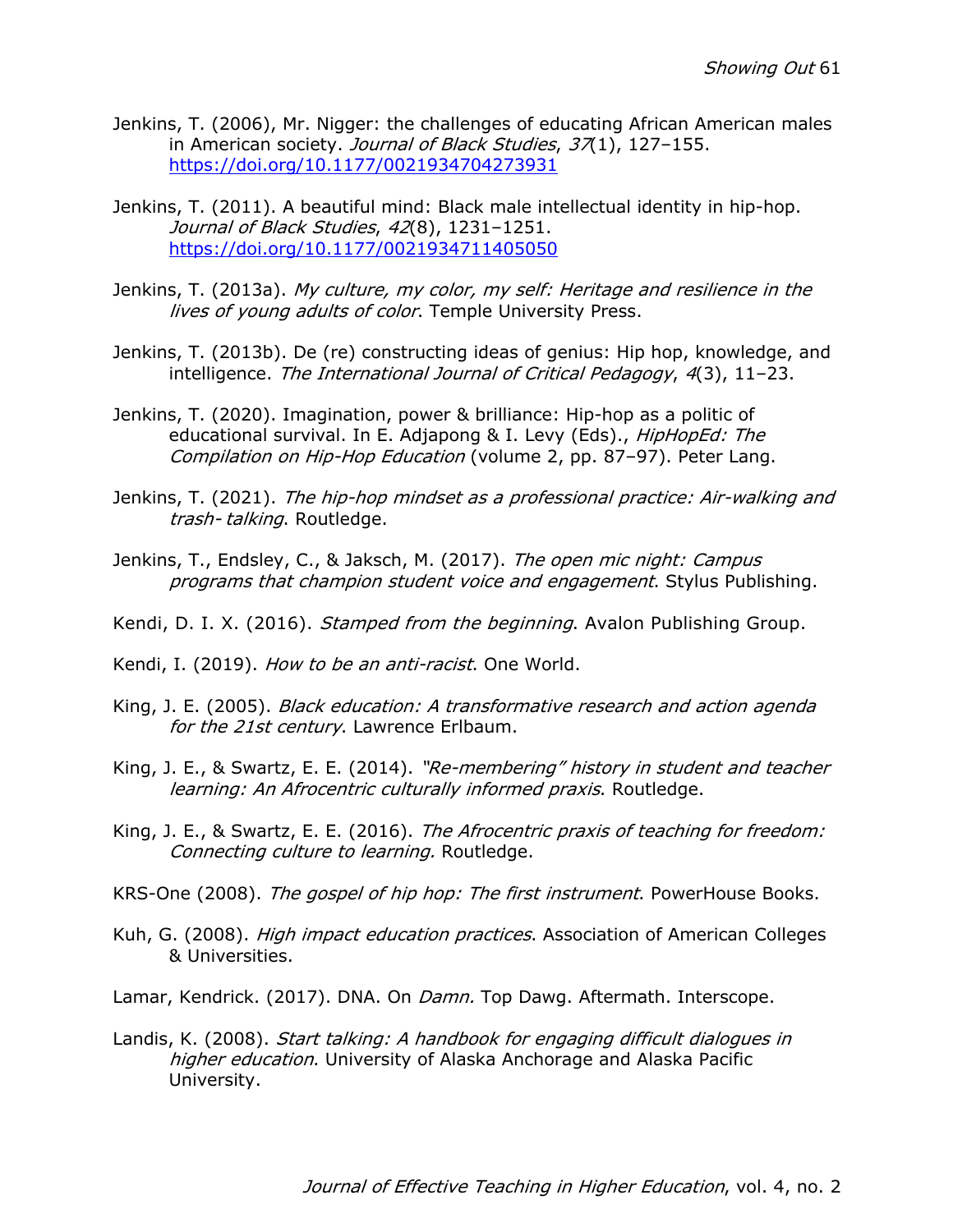- Linsenmeyer, W., & Lucas, T. (2017). Student perceptions of the faculty response during the civil unrest in Ferguson, Missouri. International Journal of Teaching and Learning in Higher Education, 29(3), 524–533.
- Lomax, T. (2011). In search of our daughters' gardens: Hip hop as womanist prose. Bulletin for the Study of Religion, 40(3), 15–20. https://doi.org/10.1558/bsor.v40i3.004
- Lorde, A. (1984a). The master's tools will never dismantle the master's house (Comments at the "The personal and the political panel," Second Sex Conference, New York, September 29, 1979). In Sister outsider (pp. 110– 113). Sister Visions Press. (Original work published 1979)
- Love, B. (2016a). Complex personhood of hip hop & the sensibilities of the culture that fosters knowledge of self & self-determination. *Equity & Excellence in* Education, 49(4), 414–427.
- Love, B. (2016b). Good kids, mad cities: Kendrick Lamar and finding inner resistance in response to Ferguson USA. Cultural Studies-Critical Methodologies, 16(3), 320–323. https://doi.org/10.1177/1532708616634837
- McCollom, S. (n.d.). Hip hop: A culture of vision and voice. Kennedy Center Website. Accessed October 15, 2020. https://www.kennedycenter.org/education/resources-for-educators/classroom-resources/mediaand-interactives/media/hip-hop/hip-hop-a-culture-of-vision-and-voice/
- Millard-Ball, A., Desai, G., & Fahrney, J. (2021, March). Diversifying planning education through course readings. Journal of Planning Education and Research. https://doi.org/10.1177/0739456X211001936
- Morgan, J. (1999). When chickenheads come home to roost: A hip-hop feminist breaks it down. Simon & Schuster.
- Patton, L., Haynes, C., & Croom, N. (2017). Centering the diverse experiences of black women undergraduates. NASPA Journal About Women in Higher Education, 10(2), 141–143. https://doi.org/10.1080/19407882.2017.1331627
- Pell, H. (2020). Incorporating the stories of women, people of color, and LGBTQ+ scientists into the physics classroom. The Science Teacher, 87(7). https://www.nsta.org/science-teacher/science-teacher-march-2020/incorporating-stories-women-people-color-and-lgbtq
- Petchauer, E. (2012). Hip-Hop culture in college students' lives: Elements, embodiment and higher edutainment. Routledge.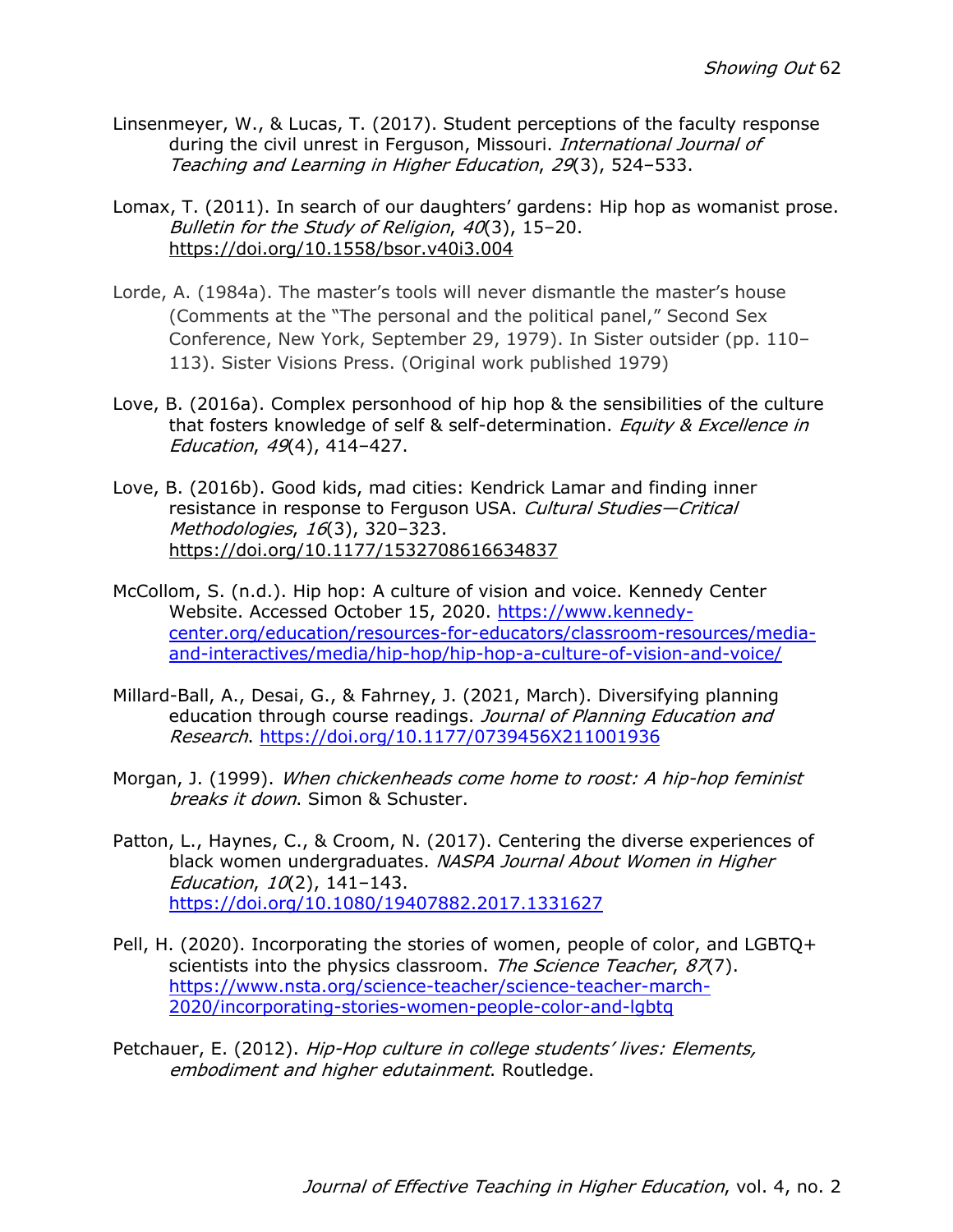- Quaye, S. J., & Harper, S. R. (2007). Shifting the onus from racial/ethnic minority students to faculty: Accountability for culturally inclusive pedagogy and curricula. Liberal Education, 92(3), 19–24.
- Rademacher, T. (2018, January 31). Maybe we should stop telling kids to be quiet. EducationPost. https://educationpost.org/maybe-we-should-stop-telling-kidsto-be-quiet/
- Rendon, L., Amaury, N., and Pepe, J. (2004). Theoretical considerations in the study of minority student retention in higher education. In J. M. Braxton (Ed.), Reworking the student departure puzzle (pp. 5–25). Vanderbilt University Press.
- Riddle, A. (2018, February 26). When white teachers avoid conversations about race, we marginalize students of color. *Education Week*. https://www.edweek.org/teaching-learning/opinion-when-white-teachersavoid-conversations-about-race-we-marginalize-students-of-color/2018/02
- Robinson, S. (2020). The aesthetics of the Black Arts Movement. Black Art in America, 1(1). https://www.blackartinamerica.com/index.php/2020/08/24/the-aestheticsof-the-black-arts-movement/
- Rodriguez, S. (2001). *Giants among us: First-generation college graduates who lead* activist lives. Vanderbilt University Press. doi:10.2307/j.ctv16h2nct
- Sathy, V., Hogan, K. Sims, C. (2020). A dozen-plus ways you can foster educational equity. Inside Higher Education. https://www.insidehighered.com/advice/2020/07/01/list-practical-ways-nonblack-faculty-members-can-help-dismantle-educational#.YGINqrIqKaw.link
- Saunders, S., Kardia, D. (1997). Creating inclusive college classrooms. University of Michigan Center for Research on Learning & Teaching. https://crlt.umich.edu/gsis/p3\_1
- Shade, B. J. (1997). Culture, style, and the educative process: Making schools work for racially diverse students (2nd ed.). Charles T. Thomas.
- Streamas, J. (2020) The war between "School Time" and "Colored People's Time." Teaching in Higher Education, 25(6), 709–721. https://doi.org/10.1080/13562517.2020.1782882
- Vansina, J. (1971). Once upon a time: Oral traditions as history in Africa. Daedalus, 100, 442–468.
- Vansina, J. (1985). *Oral tradition as history*. University of Wisconsin Press.